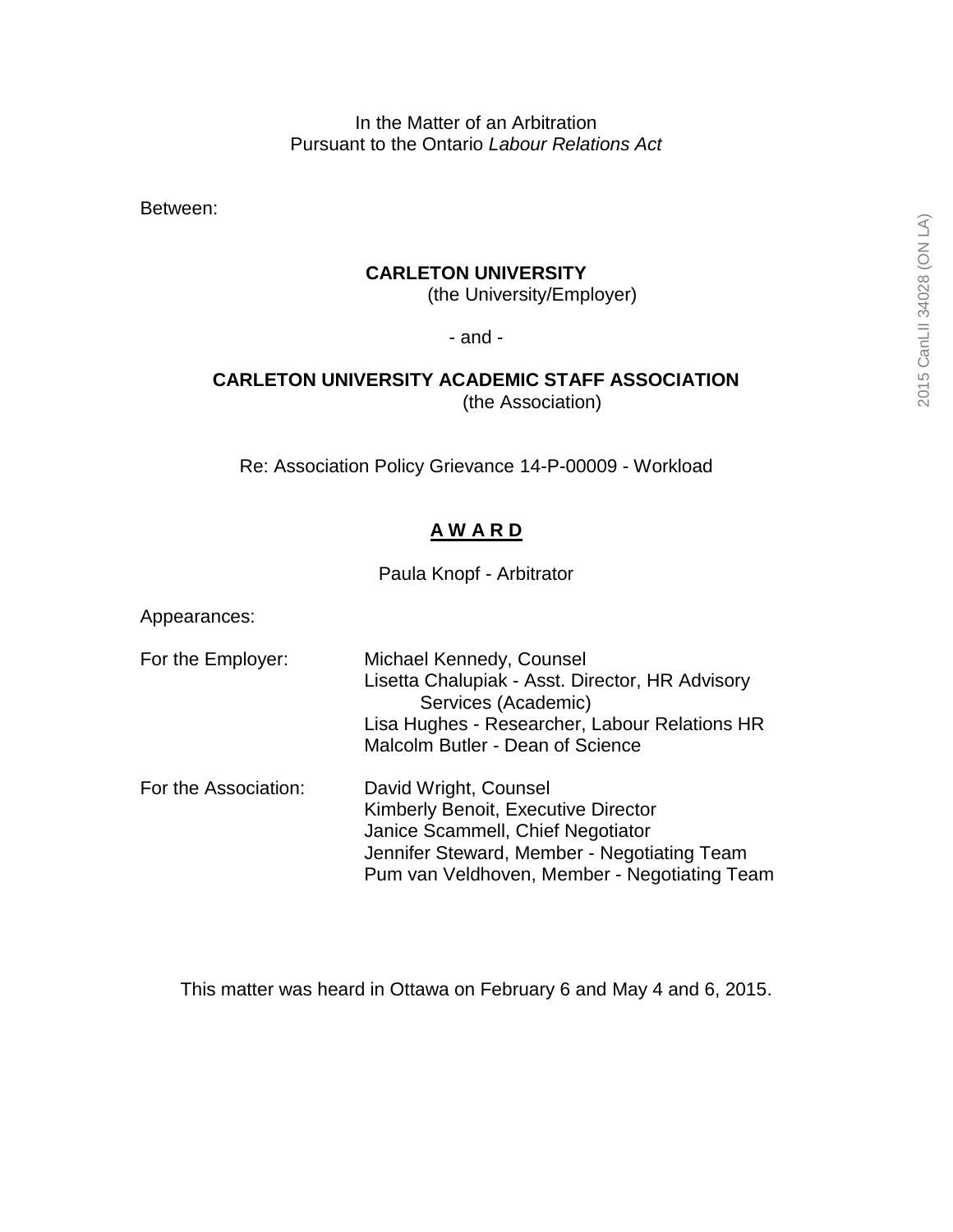1. The Association is challenging the workload being assigned to Instructors in the Faculty of Arts and Social Sciences. The grievance arises out of the application of new language that was negotiated into the Collective Agreement in the Summer of 2014. The Association alleges that the University is not abiding by the terms of the contract and/or that it is estopped by its own representations during bargaining or the past practice of the parties. The Employer has responded by asserting that it is abiding by the terms of the Collective Agreement and that nothing in the parties' past practice or negotiations precludes the workloads being assigned to Instructors. The relevant portions of the Collective Agreement are:

# **Article 13: Academic Workload**

# **13.1 Workload of Faculty Employees**

The normal workload of faculty employees shall include teaching, research/scholarly/creative activities, and service to the University in proportions of approximately 50%, 35% and 15% respectively of each employee"s time, as governed by and varied in accordance with past practice. For each faculty a normal workload shall be defined by past practice.

# **13.2 Teaching Workload of Faculty Employees**

**(a)** Subject to Article 13.2(b), within a normal workload, "normal teaching load" within a Faculty shall be defined by past practice in relation to the number of full-course equivalents taught per faculty member or as may be agreed to hereafter by the parties. Each faculty member will be assigned a teaching workload of less than 2.5 credits. [emphasis added to denote new language]

**(b)** Subject to approval by the appropriate Dean, the appropriate Chair/Director or equivalent shall, with due notice and consultation, assign teaching duties to individual faculty members in accordance with the provisions of Article 25 of the Collective Agreement in the light of the individual"s discipline, abilities and specialties, and consistent with the normal teaching load of the faculty and department in question. . . . Teaching duties shall include, but not be limited to, advising students and prospective students, and conducting schedules classes. . . . . .

**(d)(ii)** Where the employee"s performance in research/scholarship . . . is substantially below the norm and has been so for at least five (5)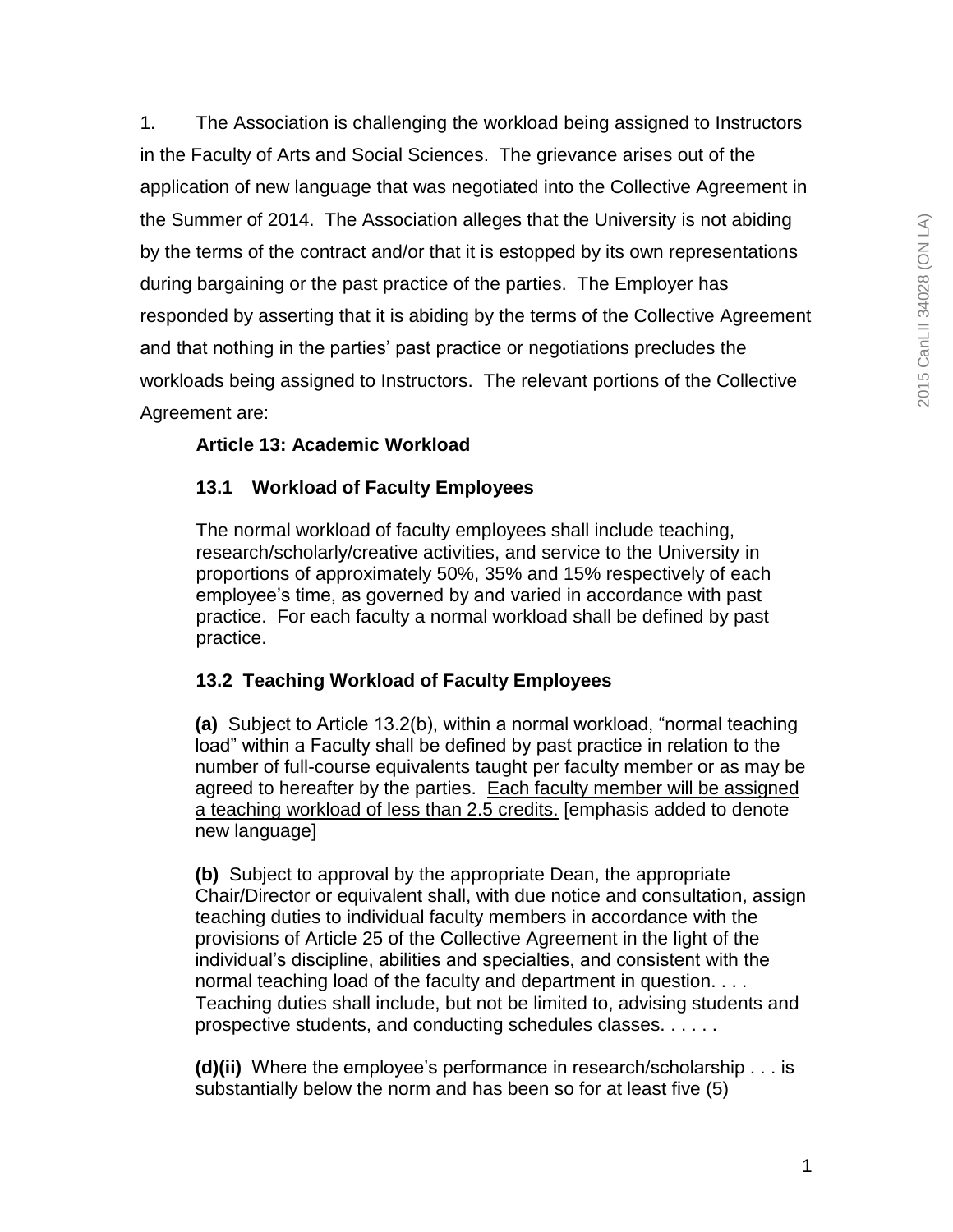consecutive years and where the Dean has addressed the issue with the employee in each of the five (5) years, the Dean may assign the employee more than the normal teaching load for the employee's department....

**(f)** The Chair/Director shall give consideration to the factors affecting faculty teaching workload which include, but are not necessarily limited to, the following:

(i) the number of separate courses taught by each faculty employee;

(ii) the number of scheduled contact hours per course;

(iii) the number of hours of preparation, grading, and administration per course;

(iv) the number of students enrolled, on average, per course;

(v) the number of hours per student counselling per course;

(vi) the level (introductory, upper year, graduate, etc.) of each course;

(vii) the type (lecture, seminar, etc.) of each course;

(viii) assistance of graduate students or colleagues in the teaching of courses;

(ix) additional hours of preparation required for a new course;

(x) the relation of thesis and special project supervision to classroom teaching;

(xi) the relation of the individual faculty employee"s teaching responsibilities to their research and scholarship;

(xii) comparison of faculty workload at Carleton with that of other universities in Ontario;

(xiii) the relationship between workload policy and other aspects of longrange academic planning;

(xiv) whether the course if filmed or videotaped;

(xv) the deployment and supervision of teaching assistants.

#### **13.4 Instructor Employees**

#### **(a) General**

(i) The workload of Instructor employees includes assigned teaching responsibilities, professional and/or instructional development, assigned administrative tasks and, where the position in question is governed by a job description . . . such duties as are contained in the relevant job description. . . . .

(iv) Instructor employees shall devote about three-quarters (3/4) of their time to teaching, directly related activities, and/or, where appropriate, duties specified in the employee's job description. Instructor employees shall have most of the remaining time available for professional and related development . . . .

(vi) . . . . The provisions of Article 13.2(f) shall apply, *mutatis mutandis,* to Instructor employees. Where an Instructor employee is not satisfied with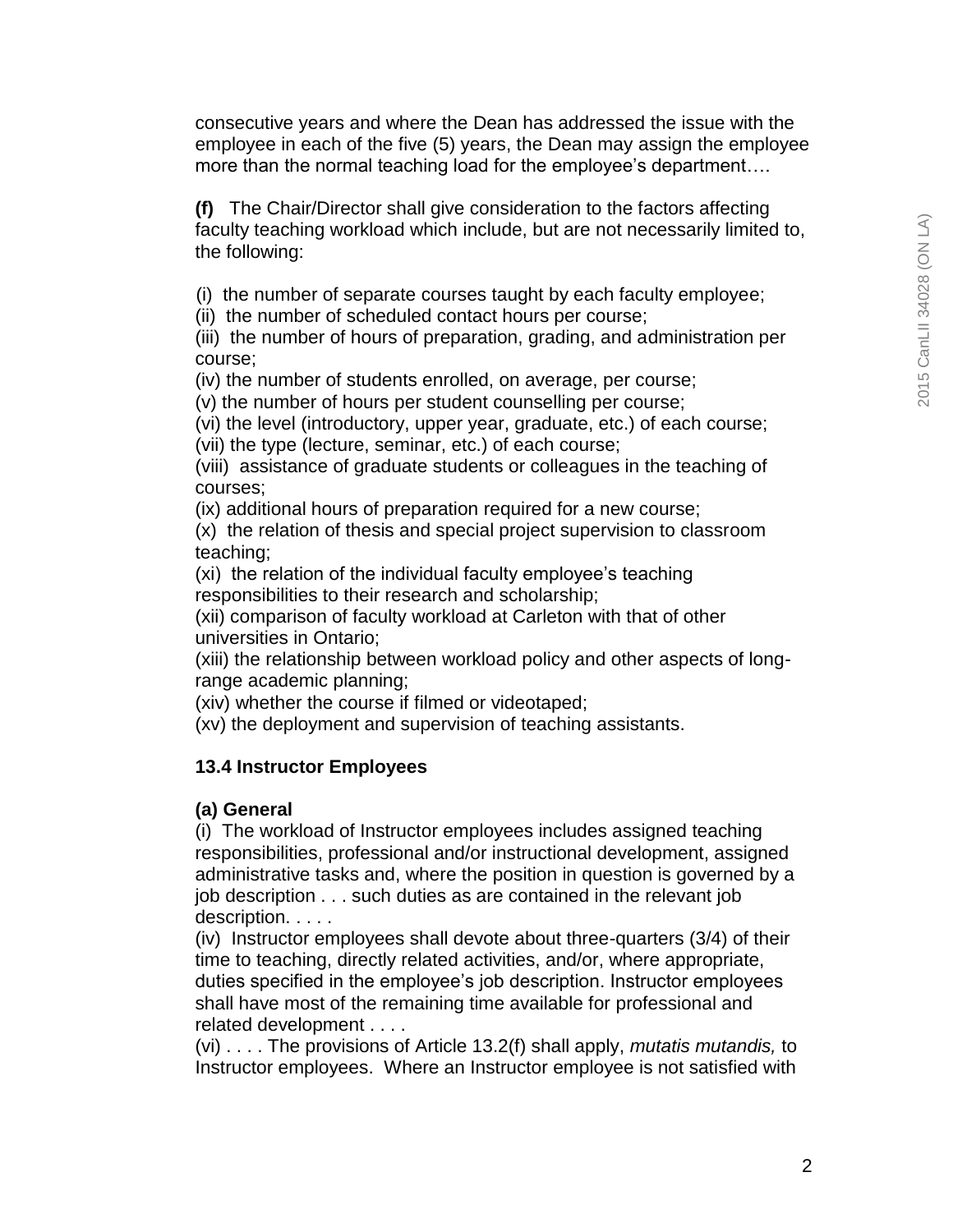the work assigned, though it falls within the provisions of this Agreement, they may appeal to the appropriate Dean.

## **(b) Instructor Positions Without Individual Job Descriptions**

(i) **. . . .** Instructor employees shall not teach more than three and one half (3.5) credits or the equivalent of one-and-one half (1.5) times the normal full teaching load of faculty employees in the same unit or sub-unit, whichever is less, averaged over each consecutive twenty-four (24) month period, and shall not teach more than the equivalent of one-half credit course in excess of 1.5 times the normal faculty employees' teaching workload in any academic year ending August 31. [emphasis added to denote the new language]

. . . . . (v) Where an Instructor employee is assigned the co-ordination of a multisection course, or other substantial duties over and above the instructor's normal duties, there shall be an appropriate compensatory reduction in other assigned teaching workload.

## **15.3 Rights and Responsibilities of Instructor Employees**

(a) The prime role of Instructor employees shall be to disseminate knowledge and understanding through teaching. In addition to teaching, Instructor employees shall undertake such other activities as may be defined by this Collective Agreement or by the job description for their position, where such has been agreed upon by the parties. Instructor employees are not expected to conduct research or scholarship, other than that directly related to their teaching or job description duties.

(b) All Instructor employees shall have the following rights and responsibilities: . . . . .

(xv) Where course load release is customary for faculty employees, instructor employees who fulfill the same duties shall receive the same course load release.

The last sentence of Article 13.2(a) is the new language that imposed what the parties referred to as a fixed "cap" on workload for the first time in the Collective Agreement. That "cap" is critical to the calculation of Instructors' teaching credits in Article 13.4(b)(i) which goes to the core of this case.

2. After the Collective Agreement was ratified in August 2014, the Committee of Faculty of Arts and Social Sciences Chairs and Directors issued a "Guideline" for the implementation of the new language with regard to workload assignments.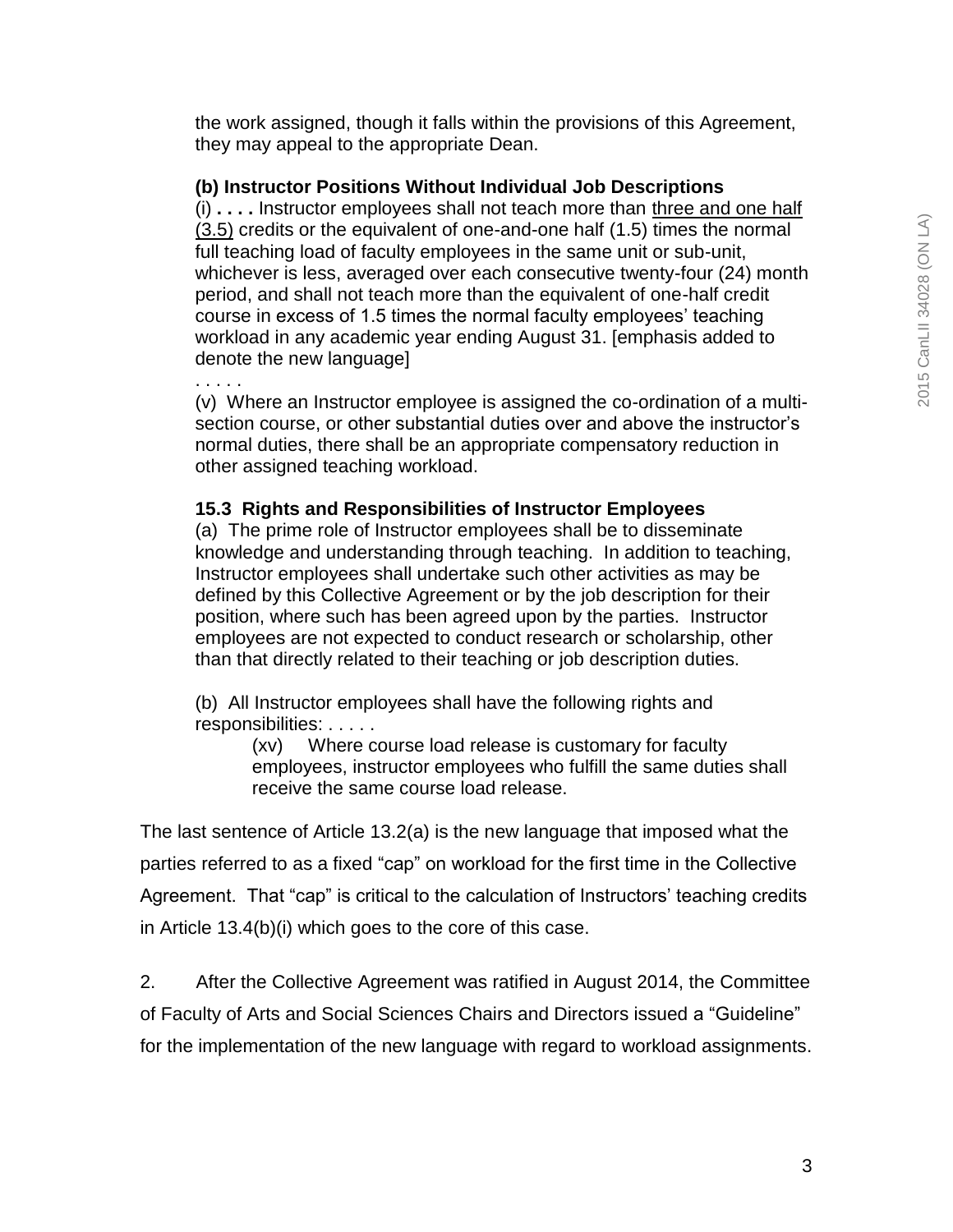The Guideline that follows triggered this grievance, with the portions being challenged italicized:

. . . For faculty members who are actively engaged in research, the baseline teaching expectation in Faculty of Arts and Social Sciences will be established as the equivalent of four half-courses in each academic year, commencing September 1<sup>st</sup>, **plus** some combination of other less formally scheduled teaching activities, including but not limited to thesis supervision, directed studies and tutorials, participation on graduate examination committees, etc., to *be assigned a nominal credit value of 0.4.* This is in accordance with the Collective Agreement"s provision that teaching shall be "less than 2.5 credits". … *Faculty members appointed at the rank of Instructor will be expected to teach, on average, the equivalent of 3.5 credits per academic year.*

The Grievance alleges that this document contravenes the new Collective

Agreement in several ways. The Grievance alleges:

This document . . . . includes a teaching load calculation assigning course and partial course credit to what the Dean terms as "less formally scheduled teaching duties' for which there is no such calculation or scheduling of within the Collective Agreement.

The policy further is in conflict with the document signed August 28, 2014, "Memorandum of Agreement Further to Minutes of Settlement between CUASA and CU of July 27, 2014 Re: Article 13 in the 2014-2017 CUASA Collective Agreement". This document details how assigned teaching credits will be dealt with under the new workload negotiated into the 2014-2017 Collective Agreement for both faculty and instructors.

Under Item 1, the "policy" also states that "Faculty members appointed at the rank of Instructor will be expected to teach, on average, the equivalent of 3.5 credits per academic year." This contravenes Article 13.4(b)(i).

The Association"s grievance challenges the introduction of the 0.4 "nominal credit" for the "less formally scheduled teaching activities" because of its impact on the calculation of Instructors" teaching loads. The Association asserts that the new cap on workload limits the University to assigning no more than 3.0 credits to Instructors by virtue of Article 13.4(b)(i). It should be noted here that there is nothing in the Collective Agreement that sets out how "credits" are to be valued, although the parties accept that teaching a full-year course earns one credit, and teaching a half-year (or one-semester) course garners 0.5 credits. The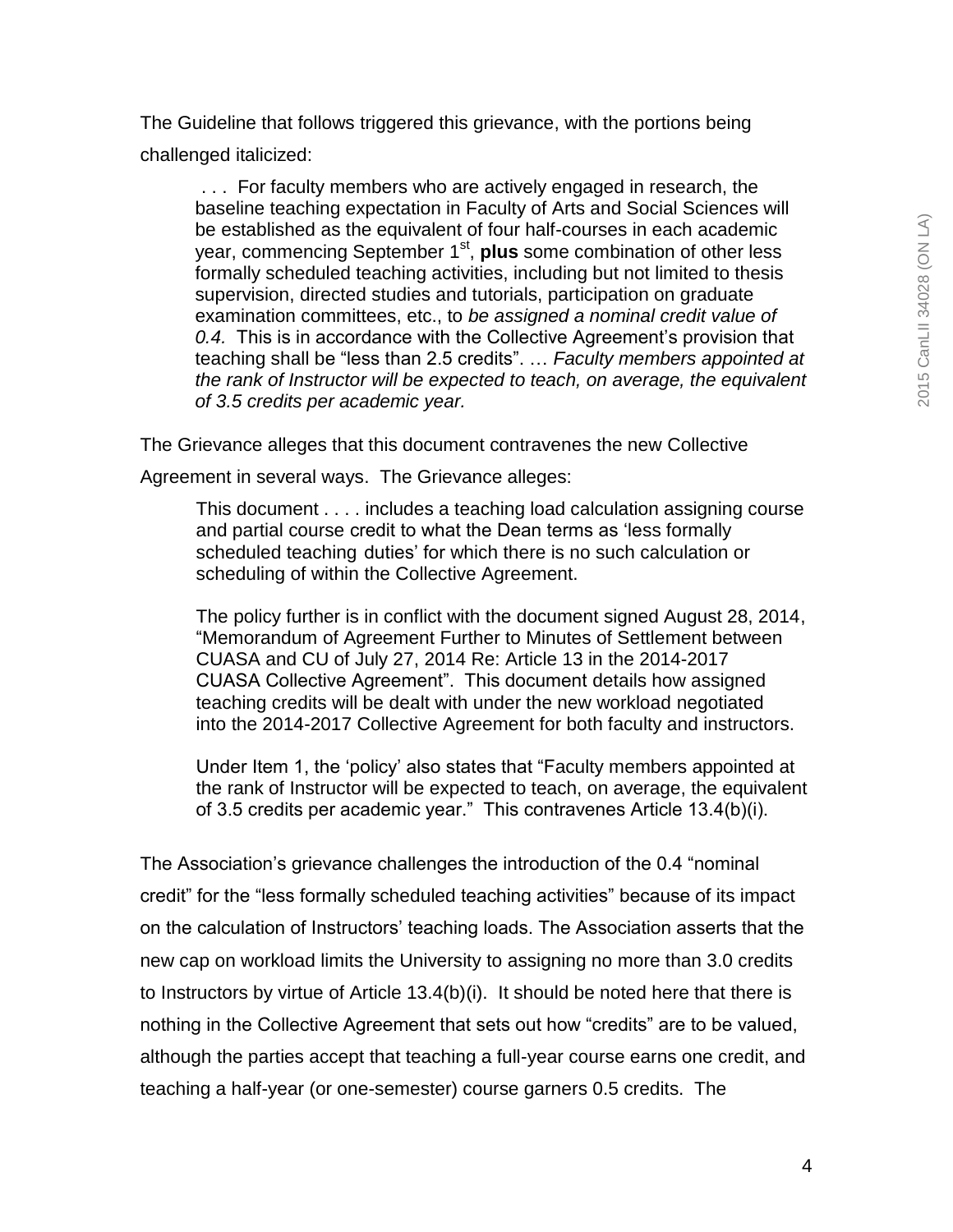Grievance is not challenging the workload being assigned to the Faculty members in the Faculty of Arts and Social Sciences. The Grievance challenges the workload being assigned to the Instructors in that Faculty. Much of the evidence and argument focused on the Faculty members' "normal teaching load" because the formula for Instructors" workload is determined by an equation that factors in the number of credits attributed to Faculty employees; see Article 13.4(b)(i).

3. Evidence of the bargaining history was presented by both parties in support of their respective positions with regard to the estoppel issue. There is no dispute about the relevant facts. From 2003 to 2012, there was no fixed limit or "cap" on Faculty members" workload. Article 13.2 provided:

..... within a normal workload, "normal teaching load" within a Faculty shall be defined by past practice in relation to the number of full-course equivalents taught per faculty member or as may be agreed to hereafter by the parties.

This language allowed for a great deal of variation across the Faculties and Departments at the University. In 2009, the Collective Agreement introduced a limit for Instructors of four credits or one-and-a-half times the normal full teaching load of Faculty members. For the Faculty of Arts and Social Sciences, the workload for Faculty members engaged in research had a "baseline" teaching expectation of five half-courses, and Instructors were expected to teach the equivalent of an average of 3.75 credits per academic year. The 2008 Workload Guideline that had been in place before the new one [cited in paragraph 2 above] contained the following language:

Teaching responsibilities are not limited to undergraduate students, nor to formal classroom hours. Faculty members who undertake significant tutorial or thesis supervision work with senior undergraduate students, or who participate in postgraduate programs, and who are actively engaged in thesis or dissertation supervision with Master"s and Doctoral students, may routinely have their classroom teaching requirement reduced by one half course per annum. In other words, their formal "classroom teaching" assignment will be two full credits per academic year plus one half-credit for other "non-classroom" teaching. . . .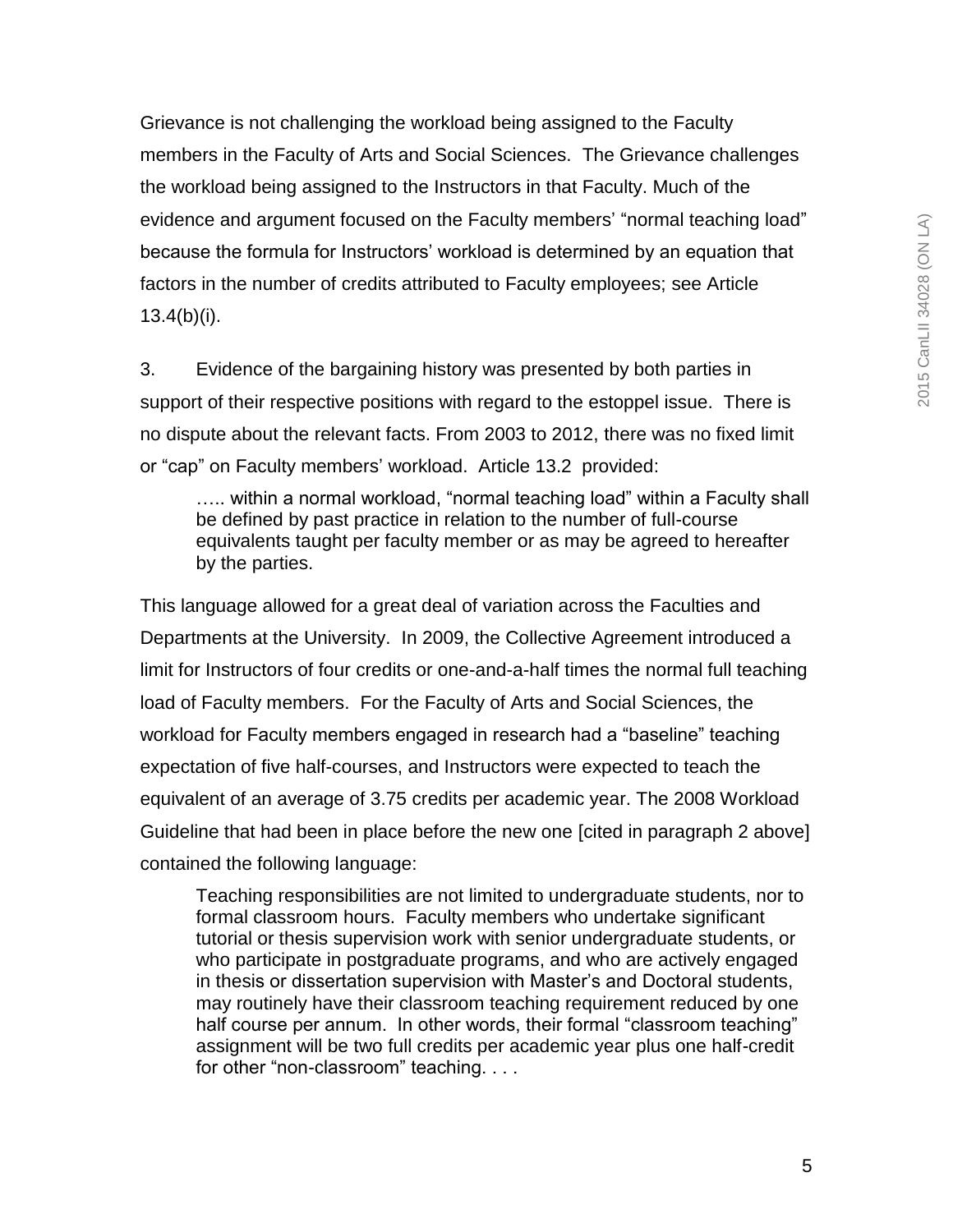In the 2012-2014 Collective Agreement, the parties introduced a "Workload Plan" in Article 13.8 with the stated purpose of achieving "workloads for faculty and instructors, which balance fairly and appropriately each member"s ability to engage in teaching, research and/or professional development, and service." This provision set up a "process" to "ensure that all Units establish a teaching workload of less than 2.5 credits for faculty members." Each Unit was to complete its "Plan" by January 2015. The provision did not impose a limit on workloads, but instead implemented a process designed to "work towards" the agreed target of "less than 2.5 credits for faculty members". The Plan was described by Dr. Malcolm Butler, the University"s Chief Negotiator, as "aspirational".

4. When the parties began bargaining for the renewal of the 2012-2014 Collective Agreement, not all Departments had created their "plans" or achieved their "aspirational" targets. As a result, one of the Association"s goals in the 2014 bargaining was to achieve teaching load equity across the campus. The other goal was to achieve workload reductions. Accordingly, the Association proposed new language. The chronology of Association"s proposals and the counterproposals tabled by the University is as follows, with **bold type** indicating a proposed change and a strike through indicating language from the previous Collective Agreement or a rejected proposal*.*

# July 4<sup>th</sup> - Association proposal:

13.2(a):

Subject to Article 13.4(b), within a normal workload, "normal teaching load" within a Faculty shall be defined by past practice in relation to the number of full-course equivalents taught per faculty member or as may be agreed to hereinafter by the parties. **In no case shall a faculty member be assigned more than 2.0 full-course equivalents per academic year.**

# $13.4(b)(i)$ :

" . . . Instructor employees shall not teach more than four (4) **three (3)**  credits or the equivalent of one-and-one half (1.5) times the normal teaching load of faculty employees in the same unit or sub-unit, whichever is less, averaged over each consecutive twenty-four (24) month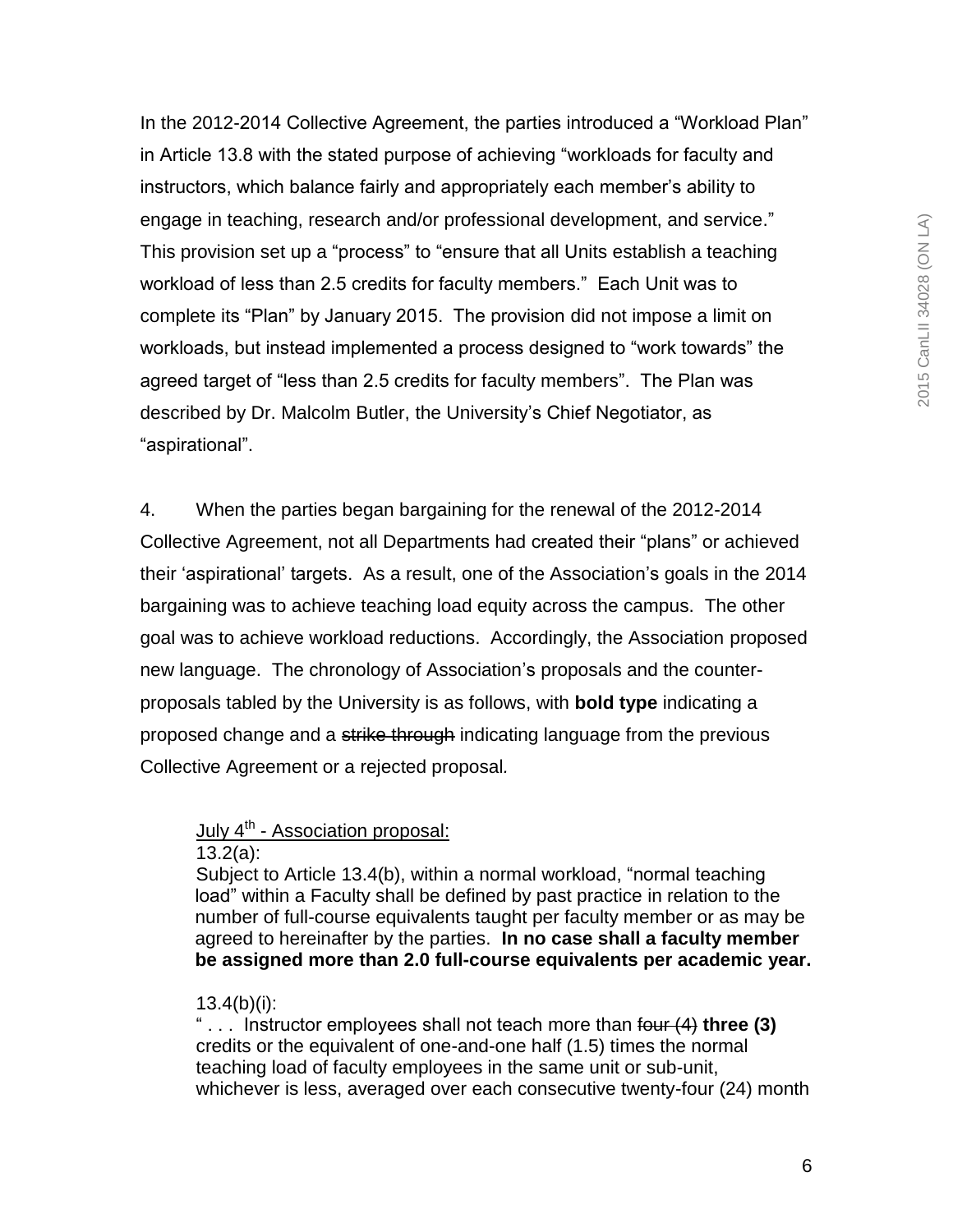period, and shall not teach more than the equivalent of one-half credit course in excess of 1.5 times the normal faculty employee"s teaching workload in any academic year ending August 31."

#### July 7, 2014 - Employer Counter-proposal: 13.2(a):

Subject to Article 13.4(b), within a normal workload, "normal teaching load" within a Faculty shall be defined by past practice in relation to the number of full-course equivalents taught per faculty member or as may be agreed to hereinafter by the parties. **In no case shall a faculty member be assigned more than 2.0 full course equivalents per academic year. Each faculty member will be assigned a teaching workload of less than 2.5 credits.**

## July 9 - Association Counter-proposal:

13.2(a):

Subject to Article 13.4(b), within a normal workload, "normal teaching load" within a Faculty shall be defined by past practice in relation to the number of full-course equivalents taught per faculty member or as may be agreed to hereinafter by the parties. In no case shall a faculty member be assigned more than 2.0 full course equivalents per academic year. Each faculty member will be assigned a teaching workload of less than **2.5 2.25 credits**.

## $13.4(b)(i)$ :

" . . . Instructor employees shall not teach more than four (4) **three (3) three and one half (3.5)** credits or the equivalent of one-and-one half (1.5) times the normal teaching load of faculty employees in the same unit or sub-unit, whichever is less, averaged over each consecutive twenty-four (24) month period, and shall not teach more than the equivalent of one-half credit course in excess of 1.5 times the normal faculty employee"s teaching workload in any academic year ending August 31."

#### July 10 - Employer Counter-proposal 13.2(a):

Subject to Article 13.4(b), within a normal workload, "normal teaching load" within a Faculty shall be defined by past practice in relation to the number of full-course equivalents taught per faculty member or as may be agreed to hereinafter by the parties. **In no case shall a faculty member be assigned more than 2.0 full course equivalents per academic year. Each faculty member will be assigned a teaching workload of less than 2.5 2.25 2.5 credits.**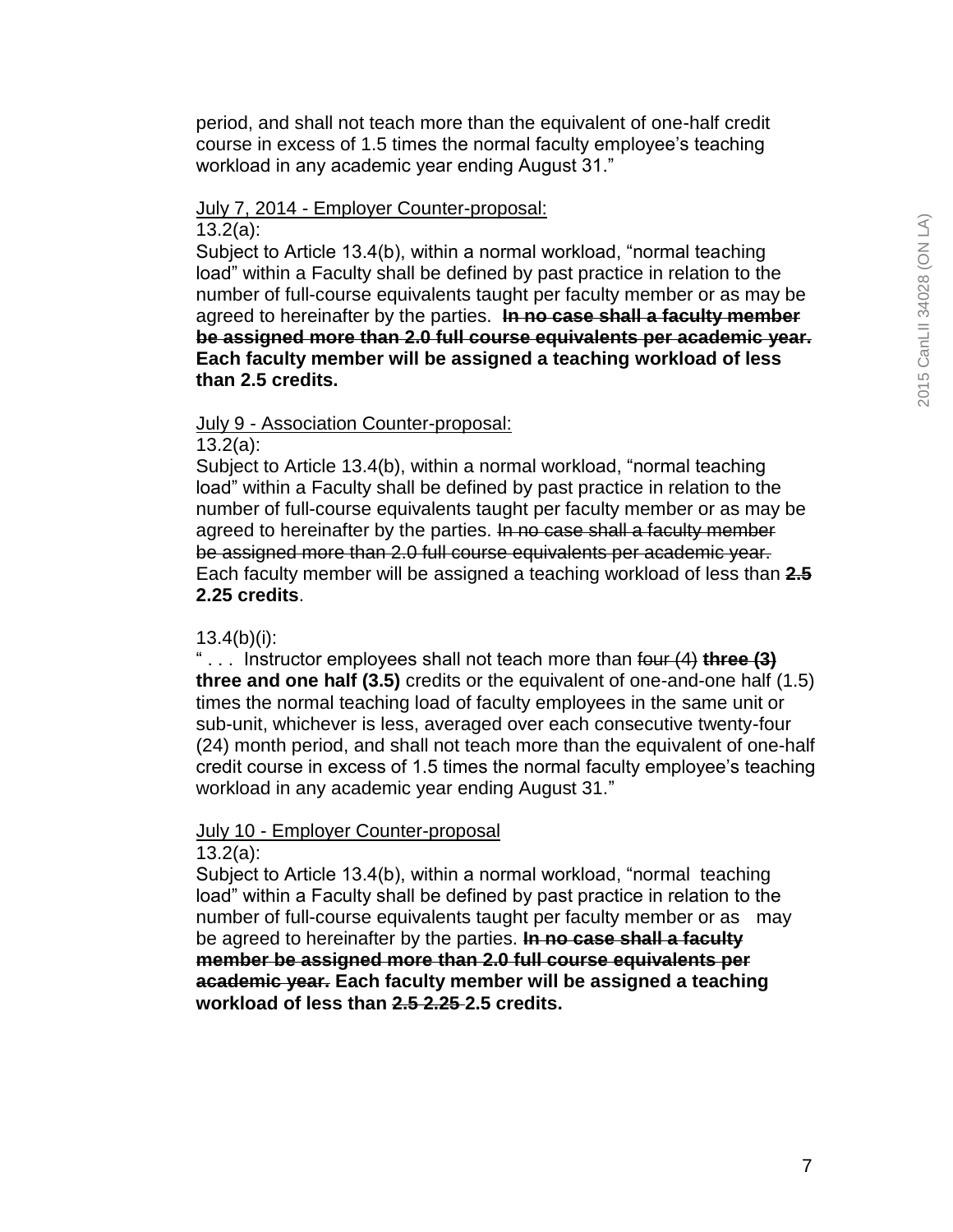# July 11 - Association Response:

#### 13.2(a):

Subject to Article 13.4(b), within a normal workload, "normal teaching load" within a Faculty shall be defined by past practice in relation to the number of full-course equivalents taught per faculty member or as may be agreed to hereinafter by the parties. **In no case shall a faculty member be assigned more than 2.0 full course equivalents per academic year. Each faculty member will be assigned a teaching workload of less than 2.5 2.25 2.5 credits.**

## 13.4(b)(i)

Instructor employees shall not teach more than four (4) **three and one half (3.5)** credits or the equivalent of one-and-one half (1.5) times the normal teaching load of faculty employees in the same unit or sub-unit, whichever is less, averaged over each consecutive twenty-four (24) month period, and shall not teach more than the equivalent of one-half credit course in excess of 1.5 times the normal faculty employee"s teaching workload in any academic year ending August 31."

On July  $27<sup>th</sup>$ , the language of the Association's July 11<sup>th</sup> response was accepted and signed off by the parties, along with Minutes of Settlement resolving the entire Collective Agreement with a term of 2014-2017.

5. Dr. Richard Dancereau is an Assistant Professor<sup>1</sup> in the Department of Systems and Computer Engineering. He is also the Salary and Benefits Officer for the Association and has served on its bargaining team in the negotiations for the last three Collective Agreements. His evidence explained the Association"s perspective of the development of the language that was adopted into Article 13(2)(a) in the Summer of 2014. He described the exchange of proposals with the parties in separate rooms, being aided by a provincial conciliator. Dr. Dancereau said that the Association was "pleased" with the University"s acceptance of the concept of a "cap" on teaching load because there had been no such limit in previous contracts. The introduction of a "cap" in Article 13.2 meant the Association would achieve its goal of creating workload equity across the campus. However, the Association was apprehensive about what "less than 2.5" meant. Members of the Association"s bargaining team wanted a fixed cap of

 1 Full Professor effective July 1, 2015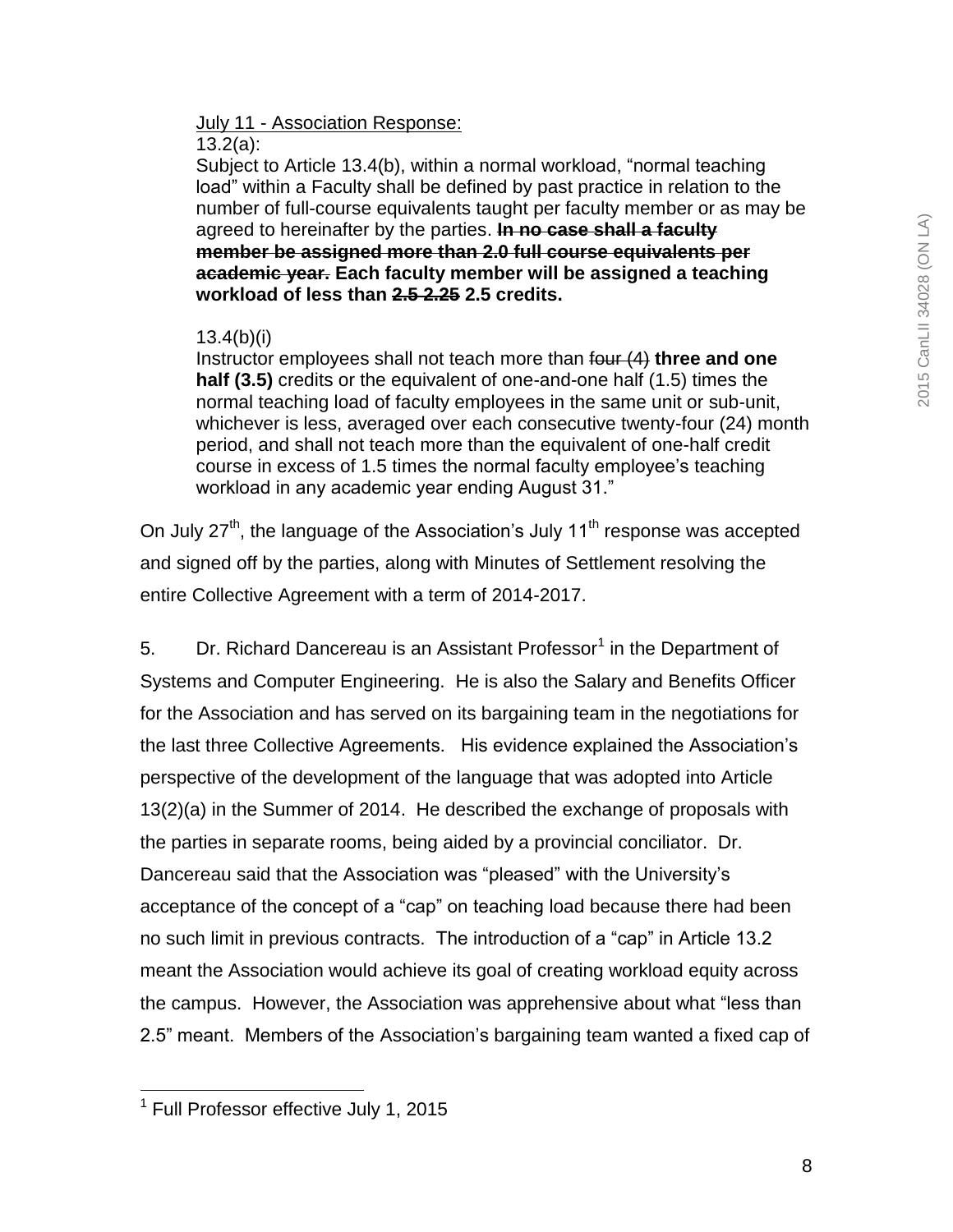"no more than" 2 credits. However, the team was reminded by Dr. Dancereau that some Faculties had credit courses that ran for only six weeks, instead of a full 12-week semester. Other Units had situations of "co-teaching" where Faculty members shared responsibility for courses and split the course credit. In those two scenarios, Faculty members received a credit of 2.25 towards their teaching workload. In light of this, the Association was willing to move to a cap of 2.25 for Faculty members. Dr. Dancereau explained that this also "made sense" and allowed for more flexibility in the context of the Instructors averaging their credits over 24 months. That would enable Instructors to teach seven half-courses in one year and five half-courses in the next, giving them an average of six credits over the 24-month period. If the Association had continued to insist on a cap of 3 credits in one year, the averaging would not work. Therefore, the Association was willing to accept a cap of 3.5 in Article 13.4(b) based on the assumption that the workload figure in Article 13.2(a) would be the critical component to be applied to the equation that determined Instructors" workload. However, the Association sought assurance about what the meaning and implications were of the Employer"s proposed language of "less than 2.5" for Article 13.2(a). Therefore, the Association asked the provincial conciliator to seek clarification from the Employer.

6. Under the Ontario *Labour Relations Act*, a conciliator is not a compellable witness. However, the Association sought to introduce evidence of what the conciliator said to them in caucus, not to establish what the Employer might have said to the conciliator, but to establish the "framework" of the Association"s understanding during the later exchanges with the Employer at the bargaining table. Given that the University was going to introduce evidence of what was actually said to the Association by the University, the evidence of what the conciliator said to the Association in caucus was introduced.

7. Dr. Dancereau testified that the conciliator told the Association"s bargaining team that "less than 2.5 credits" meant that Faculty members would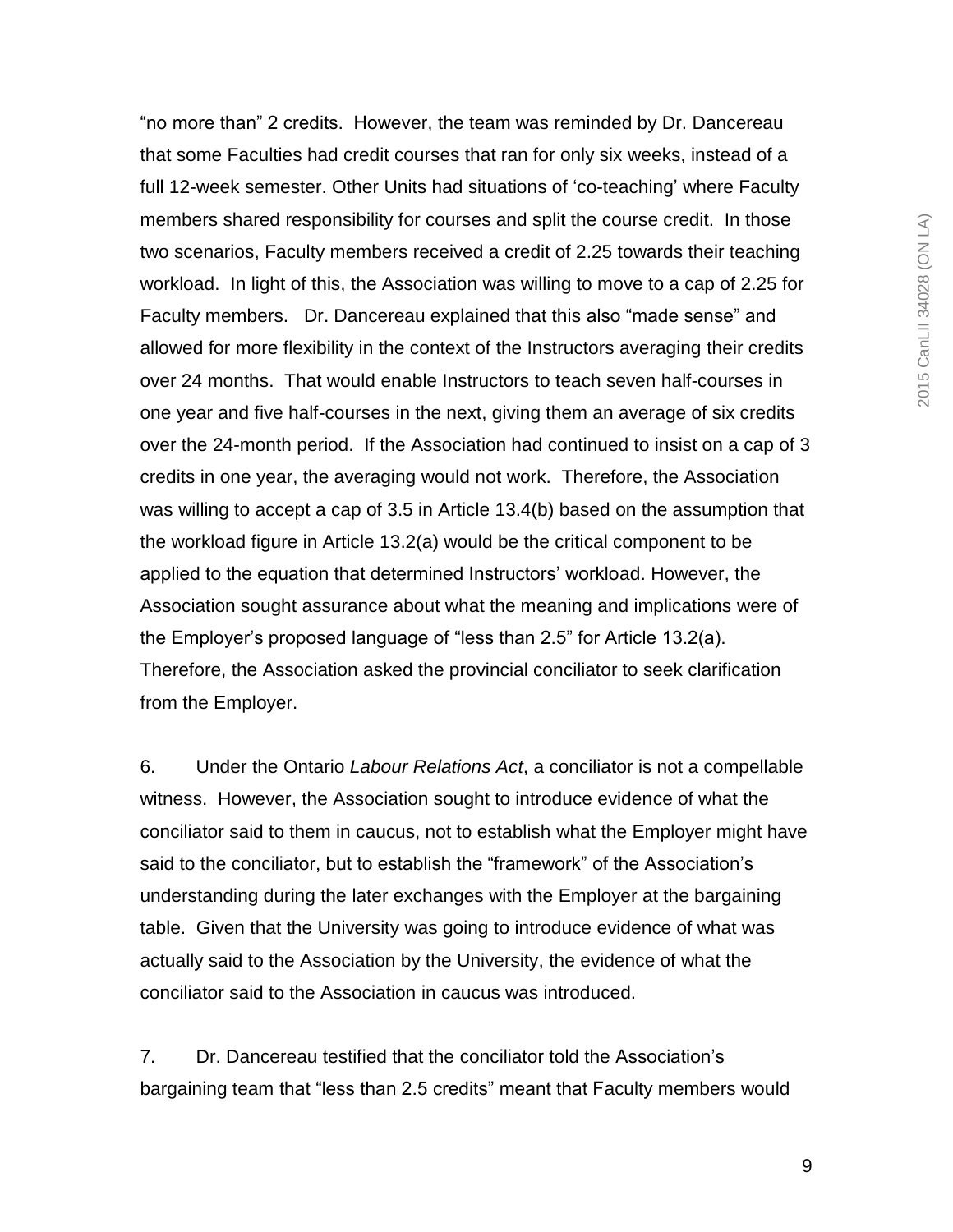only be assigned a teaching load of 2.0 credits. Further, the Instructor Representative on the Association"s team, Dr. Pum van Veldhoven, was told by the conciliator that she would never have to teach more than three credits in the future. After hearing this, the Association was still "wary", and asked to meet directly with the Employer for purposes of "clarification".

8. Accordingly, the two bargaining teams came together. The undisputed evidence about the ensuing discussion is that it began with the Association asking whether the Employer"s rejection of the proposed 2.25 cap was because of quarter term or co-teaching situations. The University"s Chief spokesperson, Dr. Butler, responded by explaining that the Employer would not agree to a fixed cap of 2.0 because of the difficulty in quantifying workload in light of additional non-classroom teaching responsibilities and the differences in Units across the campus. Further, Dr. Butler explained that the University did not want a Faculty member teaching 2.0 credits refusing to do supervision or other duties if the cap was "not more than 2.0". In other words, the University, as Employer, was concerned that a cap of 2.0 teaching credits would enable a Faculty member to insist on a course load of 1.5 credits plus "other duties" of 0.5 credits to meet the sum of 2.0 credits. The University made it clear to the Association that such a result would not be accepted. This is why the University insisted on a cap of "less than 2.5" credits. Subsequent correspondence from the Association demonstrated that this explanation was understood. The Association confirmed that the Employer had indicated to the Association that there was no intent of assigning more than 2.0 credit courses but that the University did not want Faculty members to refuse "other non-assigned course/teaching duties" on the basis this would bring them above 2.0 assigned course equivalents. The correspondence shows that the Association understood that this was why the Employer was insisting on the language of "less than 2.5".

9. In the face-to-face meeting on July  $27<sup>th</sup>$ , the Association also asked if the Employer intended to "monkey with workload" by introducing values such as 0.3,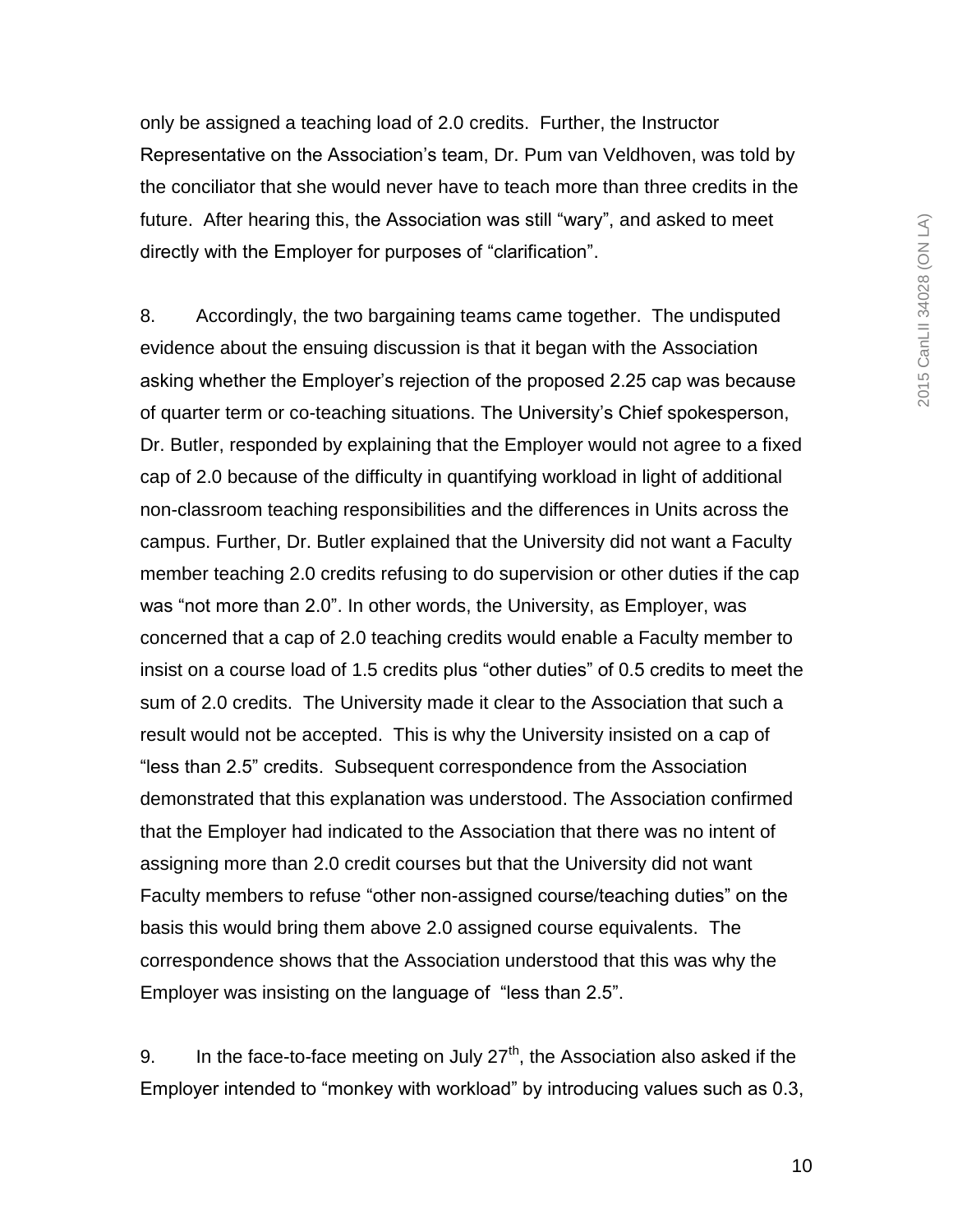0.49 or 0.48 for course credits. Dr. Butler responded by saying that the University had no intention of doing that.

10. At this point it is important to note what was not discussed or addressed by the parties during this face-to-face meeting. The evidence is clear that there was no discussion about the notion of assigning a credit value of 0.4 for nonclassroom teaching duties. Nor was there any discussion about the implications of the term "less that 2.5" on Instructors or the formula in Article 13.4(b)(i). Therefore, the parties never discussed together the mathematics of the equation that would be applied to Article 13.4(b)(i). Nor did the Association try to work out the equation on its own.

11. However, the evidence did reveal what the Association concluded as a result of this joint meeting and why it agreed to the University"s proposal of a Faculty member"s assigned "teaching workload of less than 2.5". From the Association"s perspective, it knew that the Employer had only ever assigned a credit value of 1.0, 0.5 or 0.25 for classroom teaching and 0.5 for the nonclassroom responsibilities. Therefore, the Association understood and/or assumed that the Employer would only use factors of 1.0, 0.5 or 0.25 to determine a Faculty member"s "teaching workload". Further, the Association understood and/or assumed that "less than 2.5" meant that the Faculty members" classroom teaching would be limited to 2.0 credits or less, or 2.25 for the few who were involved in half-semester courses or co-teaching. As Dr. van Veldhoven said, "We felt reassured that "less than 2.5" really meant 2 credits." As a result, for purposes of the application of the equation in Article 13.4(b)(i), the Association assumed and anticipated that Instructors would be assigned no more than 1.5 x 2.0 (Faculty teaching load) = 3.0 credits averaged over a 24-month period. On the basis of those assumptions, the Association agreed to the language that is now found in the Collective Agreement. However, from the Employer"s perspective, the "less than 2.5" cap for Faculty members multiplied by the 1.5 factor for Instructions yielded "less than 3.75" credits, or the "not more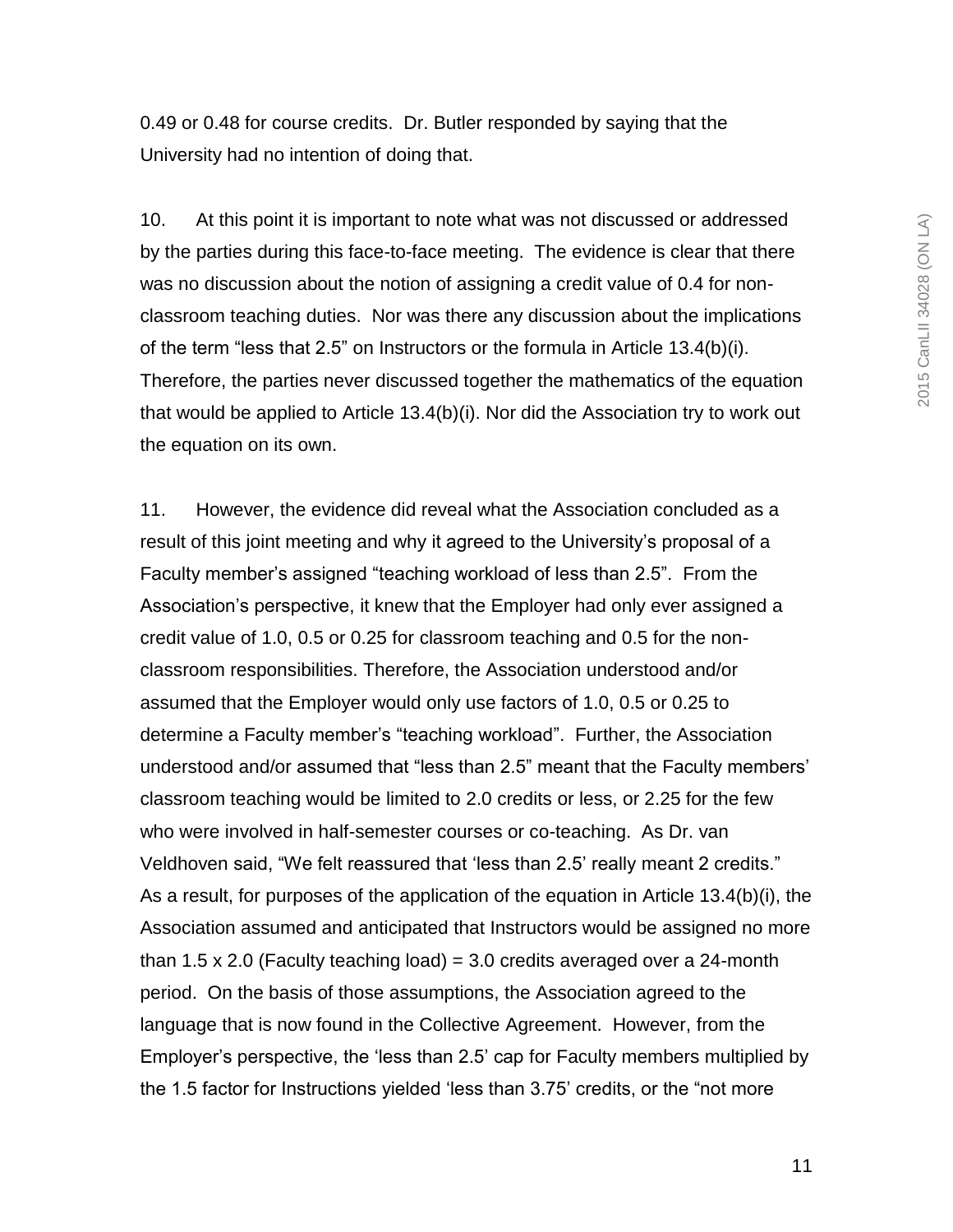than 3.5", that being the cap agreed upon for Article 13.4(b). This amounted to a reduction from the 4 credits that had been in the previous Collective Agreement.

12. Once the language of 13.2 and 13.4(b)(i) had been agreed and other items were resolved, the negotiating teams signed off on all the terms of their Collective Agreement on July  $27<sup>th</sup>$ . However, in the days leading up to ratification, the University became concerned about the way the workload issue was being presented to the Association membership with regard to Instructors. For example, the Association's "Summary" of the proposed contract advised its membership: "Instructor teaching load reduced to 3.0 credits (averaged over two years)." The Employer did not agree with this interpretation. This led to discussions between the parties and the realization that they had not dealt with the phasing in of the new formula and the fact that assignments were already in place for the 2014 - 2015 academic year. The parties then reached a Memorandum of Agreement on August 28, 2014, allowing for the phasing in of the new workload formula, in light of the fact that some units would not be operating in accordance with the new language of 13.2(a) of 13.4(b)(i). However, the Memorandum contained nothing that dealt with the parties' different understandings of the implications of the new workload provisions on Instructors. After ratification, further discussions and correspondence ensued because the Employer was concerned that the bargaining unit was not being given accurate information about the implications of the new language on Instructors' workloads. The University asked the Association to "take immediate steps to correct the record with your members." The Employer expressed concern that the Instructors had "false expectations" about workload and were expecting their teaching load to be reduced to 3.0 credits averaged over two years. The Employer"s concern was that the Association was only giving their members information about teaching credits, not the full teaching load. Correspondence exchanged by the parties about this issue in September 2014 confirms that the parties had fundamentally different understandings of the implications of the new language that they had adopted.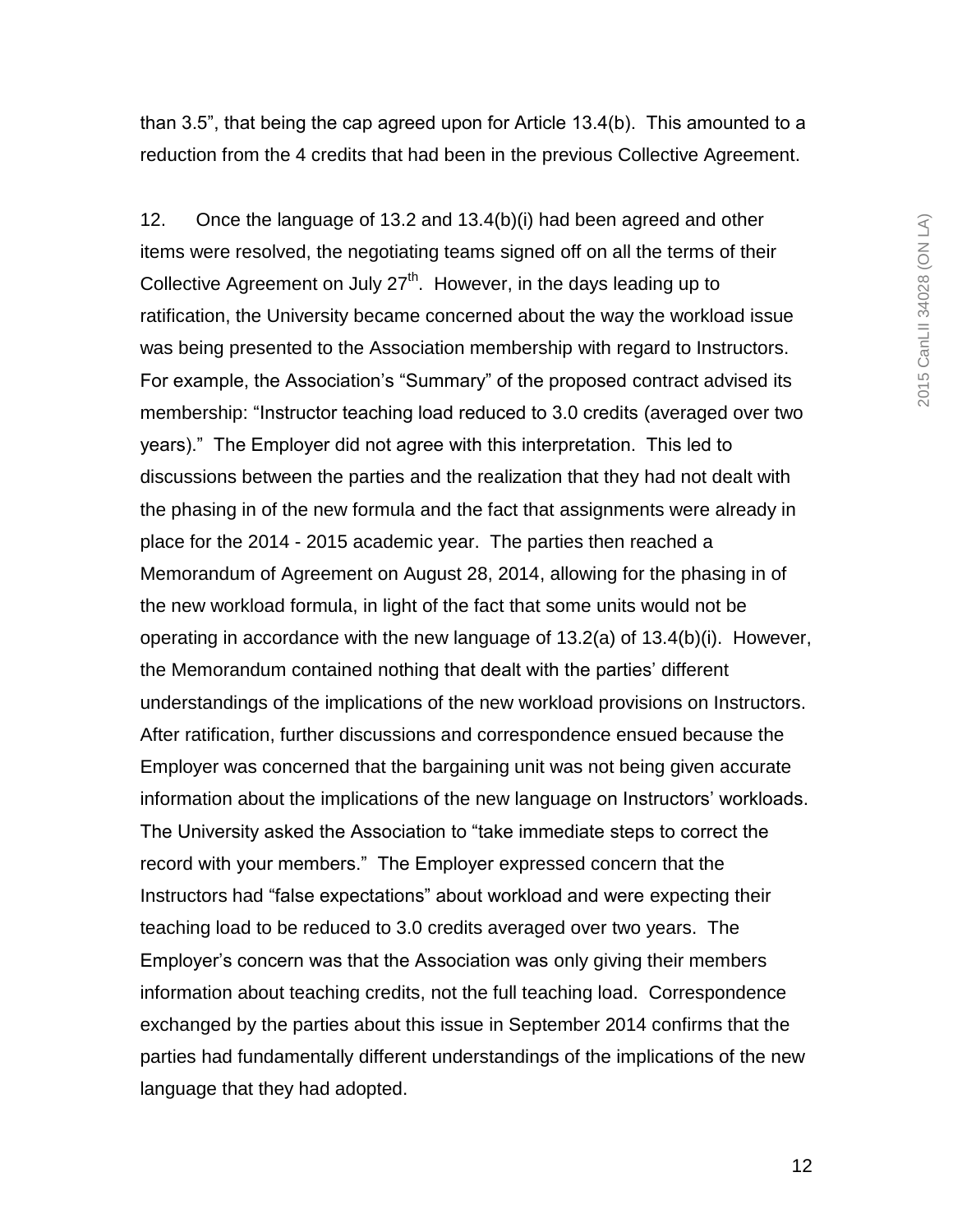13. Both Association witnesses testified that if it had ever been suggested to them that the Employer would assign a credit value of anything other than 1.0, 0.5 or 0.25 for non-classroom teaching duties, the Association would not have agreed to the Employer"s language. The Association suggested that attributing 0.4 credit to "other teaching duties" negates the equity that the Association hoped to achieve with regard to workload across the campus. For example, Dr. Dancereau teaches in the Faculty of Engineering and Design. He said that he typically teaches three half-courses, giving him  $3 \times 0.5 = 1.5$  credits, plus he has additional "teaching responsibilities" that have never been assigned a credit weighting, such as student advising and graduate supervision. He described this as the "norm" for his Unit. On the other hand, Dr. van Veldhoven is an Instructor in the Faculty of Arts and Social Sciences. She explained that the Faculty members in her Unit have had a "normal teaching load", calculated on the basis of 0.5 for non-classroom teaching plus 2 in-class credits, totaling 2.5. As an Instructor in the Faculty of Arts and Social Sciences, her normal teaching load has been 3.5 credits. This has been the norm in her Unit for years. The new Collective Agreement has generated no change in her workload, although she expected that the changes in language would result in her having to teach only 3 credits. She based that on the assumption that "less than 2.5" meant "2", so that Instructors' average workload would be "no more than 3.5 credits" or  $2 \times 1.5 = 3$ , *whichever is less*. Accordingly, she assumed a limit of 3 credits. Instead, as a result of the Guideline quoted in paragraph 3 above, the Faculty of Arts and Social Sciences is expecting Instructors to teach an average of 3.5 credits, by multiplying 1.5 x 2.4 [Faculty members' 2.0 credits  $+$  0.4 for other teaching duties], bringing Instructors to "essentially" 3.5 credits, or no change in their teaching load.

14. The Employer does not accept the Association"s contention that there has been a consistent practice on the campus with regard to the assignment of "weight" or credit value to non-classroom teaching duties. Some Departments or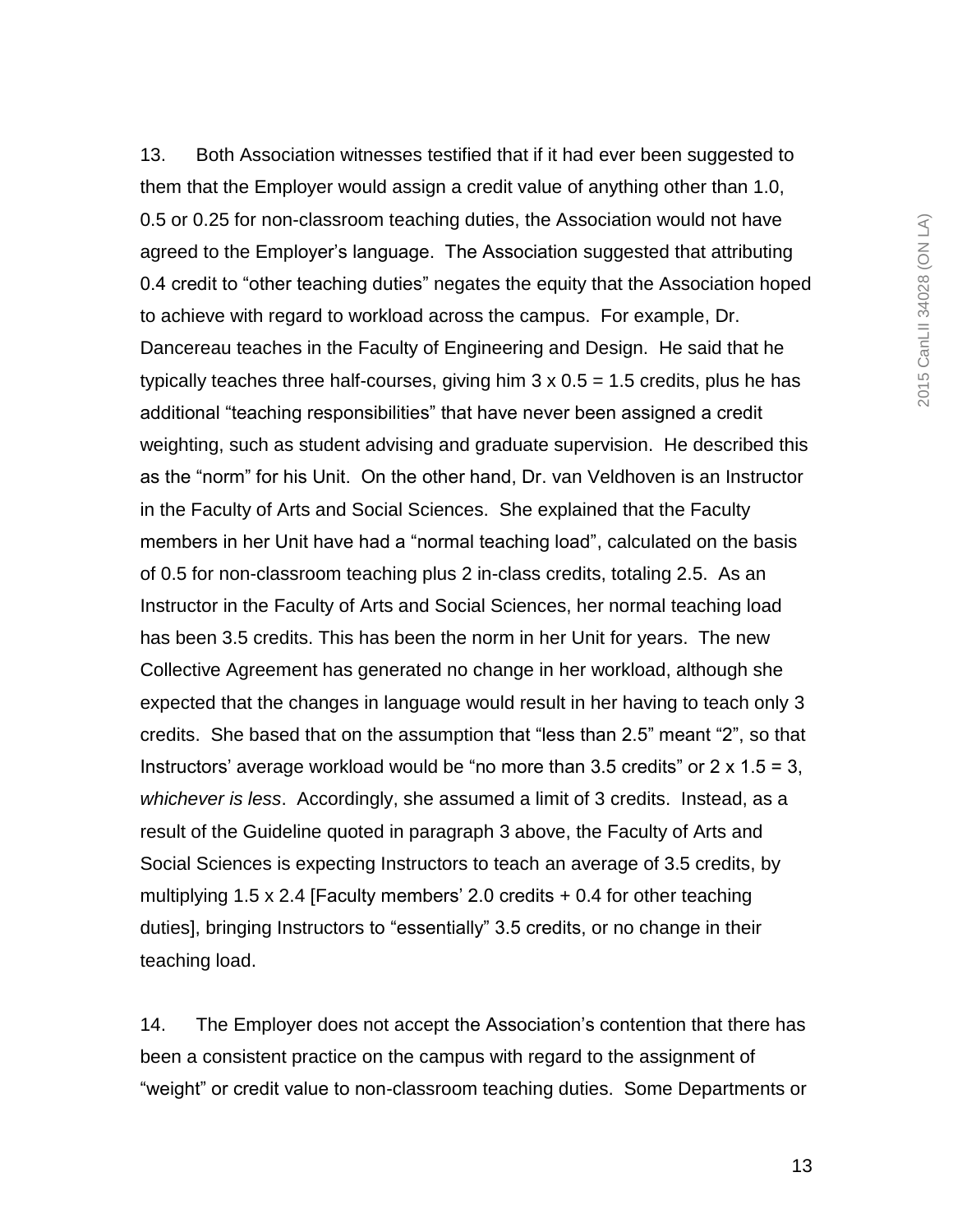2015 CanLII 34028 (ON LA) 2015 CanLII 34028 (ON LA)

credit value of 0.5 to these factors. This is most apparent when workload reductions are put in place for individuals, with Faculty or Instructors being relieved of a half or a full credit of teaching responsibilities. Prior to the implementation of this Collective Agreement, the Employer had never assigned a "nominal credit value" of 0.4 for the out of classroom teaching responsibilities. In the Faculty of Arts and Science Workload Guideline in place from 2013-2014, Faculty members were expected to teach five half courses in each academic year. With the implementation of the new Collective Agreement, the Faculty"s "Guideline" was amended to become a "Policy" mandating four half-courses in each academic year, plus a combination of non-classroom teaching duties that were assigned the "nominative credit value of 0.4". Since those Faculty members had been given 0.5 credit for those non-classroom duties in the past, the adoption of the cap of "less than 2.5" credits meant that with 2.0 credits for classes and 0.4 of "other teaching duties," their workload has not actually changed. The Guideline for Instructors" workloads had allowed for them to teach 3.7 credits, although they were only teaching 3.5 credits per academic year. In other Units or Departments, where the teaching load had been higher for Faculty and Instructors, the teaching workload was reduced by the adoption of the "cap" into Article 13.2.

Units do credit it; some do not. Some Units have had a practice of assigning a

## The Submissions of the Parties

#### *The Submissions of the Association*

15. The Association submitted that Faculty of Arts and Social Sciences" Guideline and application of the new workload provisions violate the Collective Agreement with respect to the assignments to Instructors in the Faculty of Arts and Sciences for four reasons:

i) The Collective Agreement does not provide for the weighting of out of classroom teaching;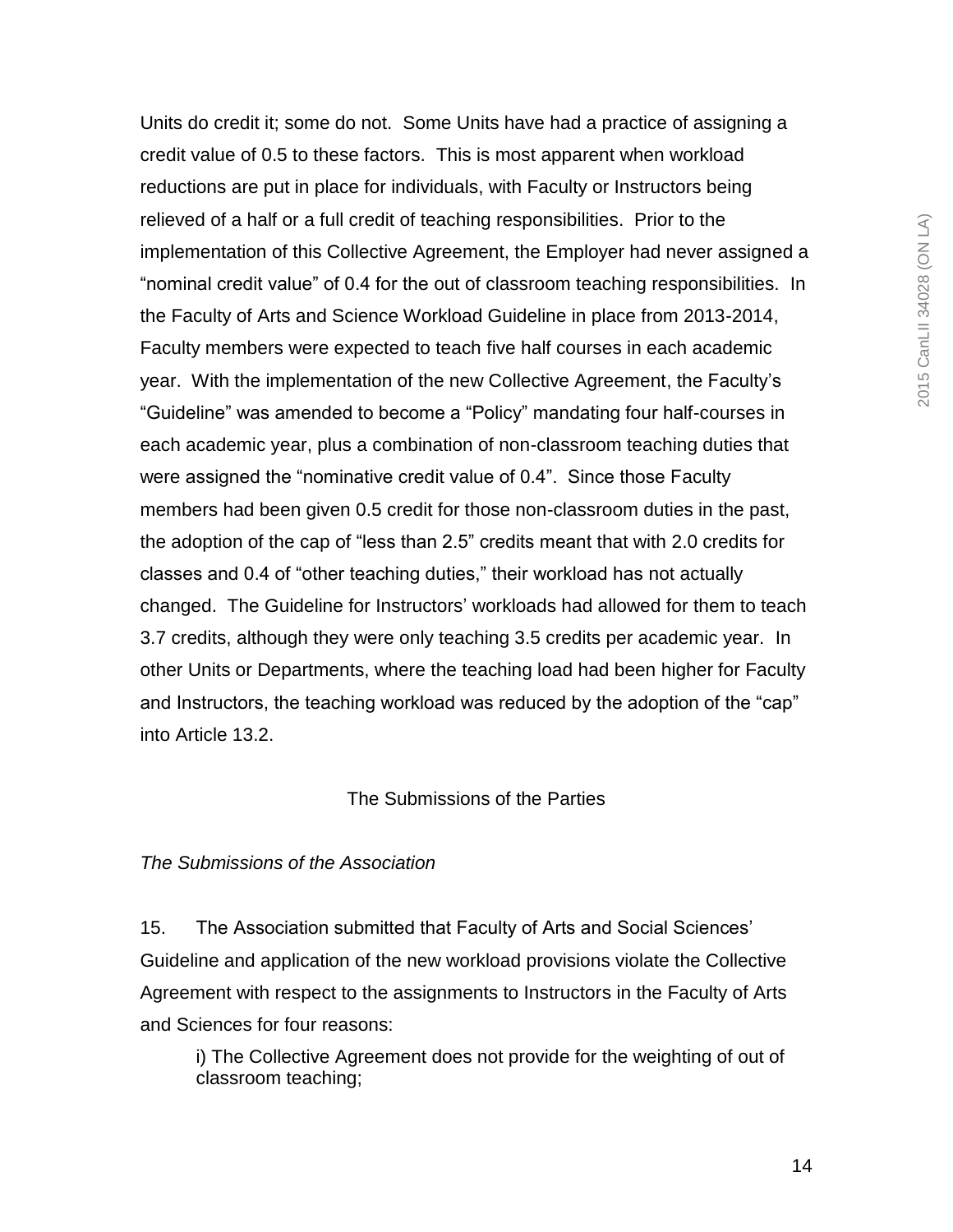ii) Deeming a weighting of 0.4 for out of classroom teaching is not consistent with the past practice in the Faculty of Arts and Social Sciences;

iii) Deeming a weighting of 0.4 violates the parties' Memorandum of Agreement dated August 28, 2014;

iv) In the alternative, if the out of classroom teaching can be weighted as 0.4 for Faculty employees, Instructors should also be credited for out of classroom teaching duties.

16. Further, or in the alternative, the Association asserted that the Employer is estopped from assigning a value of 0.4 for non-classroom teaching responsibilities to Faculty members, on the basis of past practice and/or representations made during bargaining. The Association also relied upon this evidence to resolve what was said to be ambiguity in the language of the Collective Agreement with regard to its application on Instructors' teaching load.

17. The Association"s argument pointed out that the Collective Agreement differentiates the terms "normal workload" and "normal teaching load", defining the latter by past practice in Article 13.1. It was stressed that this Collective Agreement must be read to recognize that teaching duties, workload and the normal teaching load are not synonymous. Further, the Association placed weight on the use of the word "assigned" in Articles 13.2(a) and (b), arguing that only "teaching duties" are "assigned", in contrast to the other workload responsibilities. The Association then focused on Article 13.4(b)(i), stressing that it promises that Instructors will not teach more than 3.5 credits or 1½ times the normal "full teaching load" of Faculty in the same Unit, whichever is less. Further, the Association relied upon the 2008 Workload Guideline [cited above at paragraph 3] that valued non-classroom teaching as a 0.5 credit in the Faculty of Arts and Social Sciences. This was said to indicate the past practice in that Faculty with regard to crediting those duties and to support the notion that the University cannot now assign a "nominal value" of .4 for those responsibilities.

18. It was also stressed that the University has only ever assigned credit values at the levels of 1.0, 0.25, or 0.5 for any workload purposes. While it was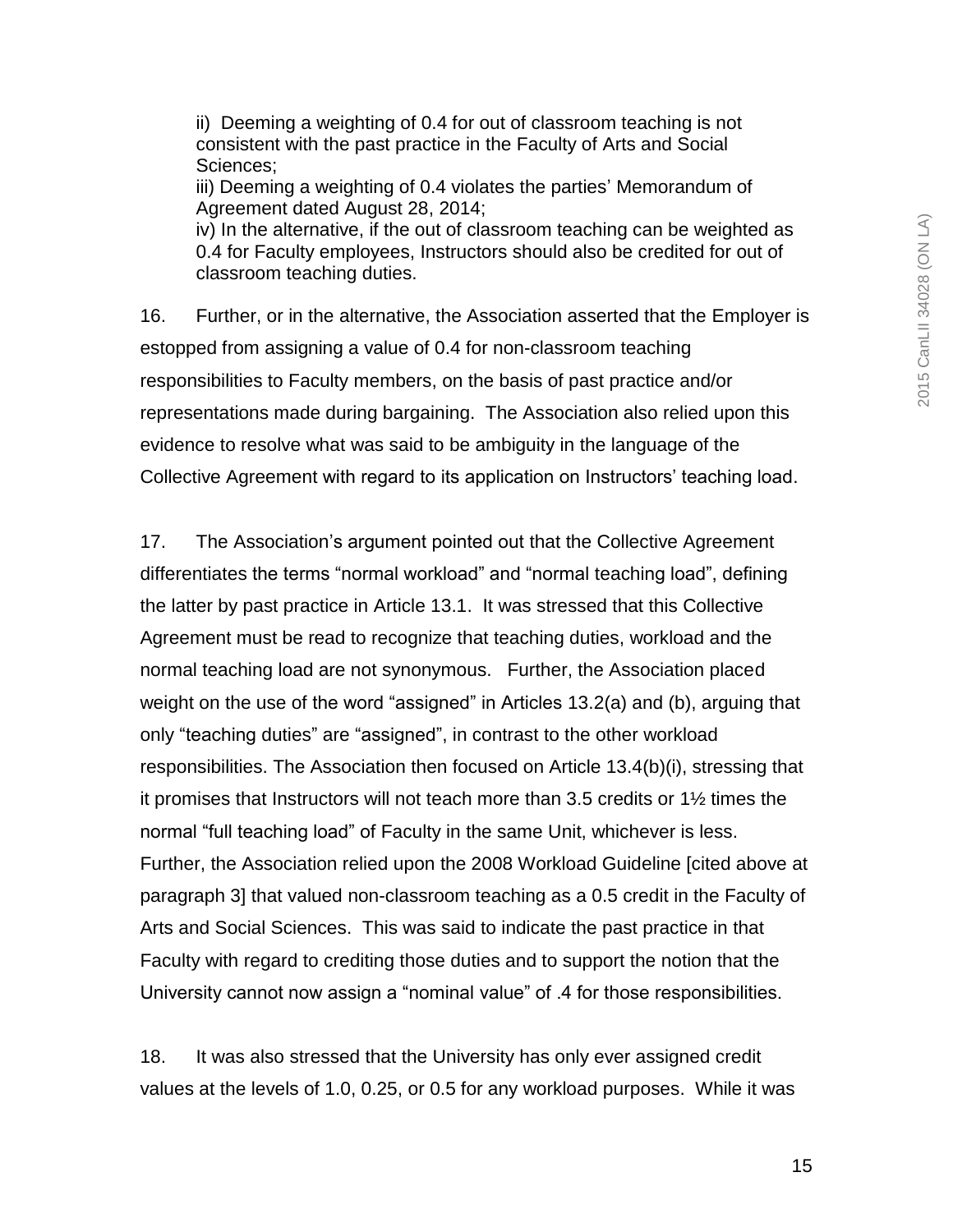acknowledged that there has been no consistent practice of assigning a credit for out of classroom responsibilities, the Association submitted that assigning a credit of 0.4 for those duties to the Faculty members in the Faculty of Arts and Social Sciences amounts to a violation of the past practice. It was suggested that the reason the University wants to attribute the 0.4 credit for those duties is to "get around" the cap of "no more than 3.5" for the Instructors because of its impact on the equation in Article 13.4(b)(i).

19. In the alternative, the Association argued that if the Collective Agreement does allow for a credit weighting to be given to non-classroom duties, the Instructors should also be credited for their out of classroom work. This was said to follow from the application of Articles 13.4(a)(iv) and 15.3.

20. Further, or in the alternative, the Association argued that the Employer is estopped from assigning a credit of 0.4 for out of classroom activities as a result of the parties" face-to-face discussions about credit weighting and the meaning of "less than 2.5" on July 27<sup>th</sup>. It was stressed that the undisputed evidence established that the Association was seeking clarification and reassurances from the Employer and were told that the University had no intention of changing course credit values to figures such as .49 or .8 from the previous values of 1.0, 0.25 or 0.5. This was said to be "clear and cogent" evidence of a representation that there would be no alteration of the credit values that would be applied to the workload calculations. The Association argued that the Employer had a positive obligation to signal any intention of assigning a value 0.4 to non-classroom duties for the purposes of the application of the formula that applies to Instructors. The Association also drew upon the evidence of its witnesses who said that they would never have agreed to the Employer"s proposed language if they had been made aware of how the University intended to implement it. It was stressed that the information received from the Employer led the Association to be confident that Instructors would not be assigned more than 3.0 credits, because they assumed if Faculty were being assigned two classroom credits, the formula for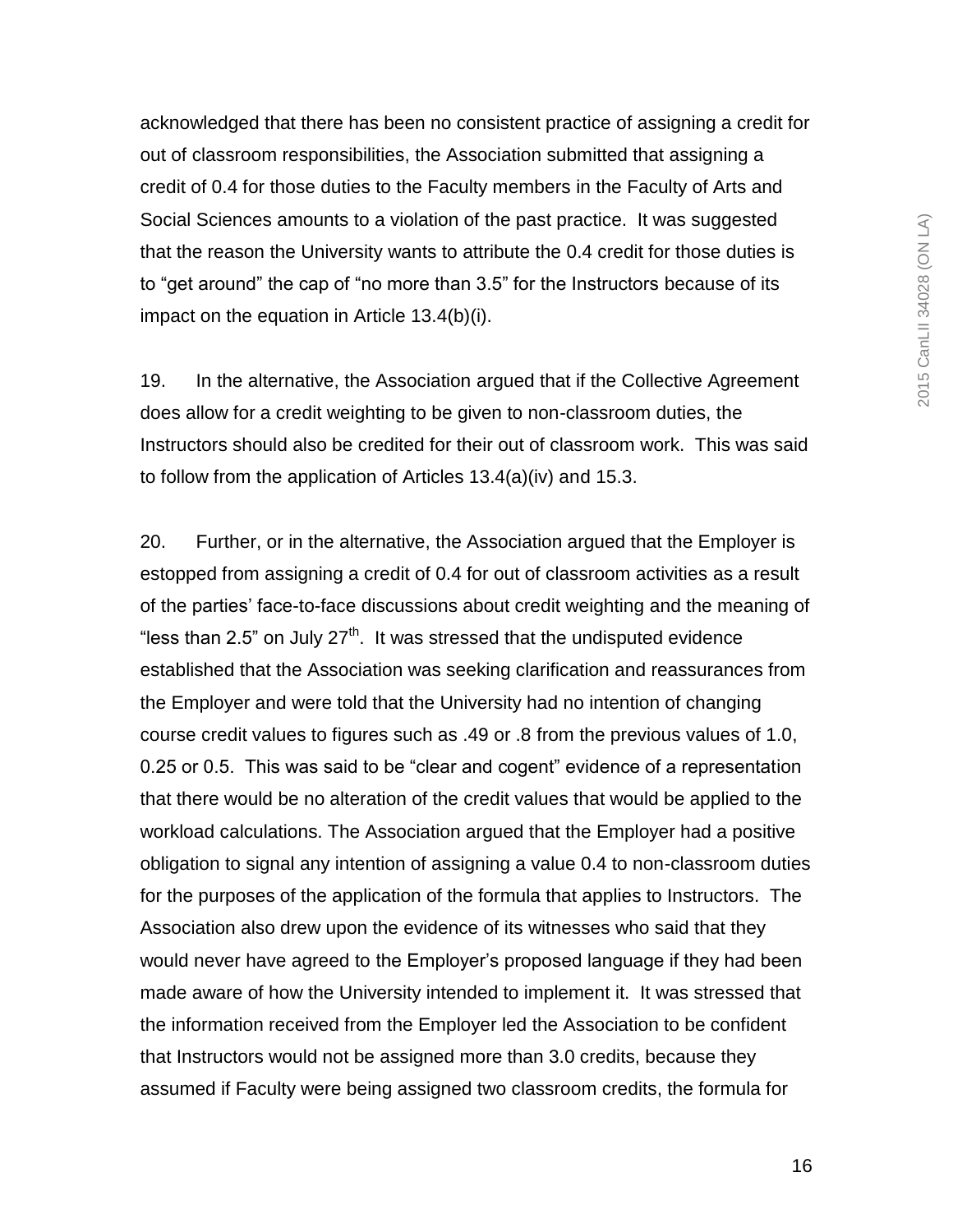Instructors would then simply be 1.5 x  $2 = 3$  for purposes of 13.4(b)(i). On the basis of this, the Association said that it detrimentally relied on the Employer"s assurances, thereby creating a situation of estoppel. Accordingly, the Association contends that the Employer should not be able to administer the Collective Agreement in the way it is now doing.

21. Further, or in the alternative, the Association submitted that the language of the Collective Agreement is ambiguous with regard to whether non-classroom duties can be given a credit of other than 1.0, 0.25 or 0.5. It was said that the extrinsic evidence about what occurred in bargaining, as well as the past practice and documentary evidence, establish that if and when such activity was credited, it was only credited as 0.5, not the way the Employer is now doing it. This was said to compel an interpretation of the Collective Agreement that would not attribute a weighting of less than 0.5 for those duties. The Association presented the following cases to support these submissions: *Memorial University of Newfoundland and Memorial University of Newfoundland Faculty Association,*  1992 CarswellNfld 501, 27 C.L.A.S. 251 (Christie); *Canadian Broadcasting Corp. v. Canadian Media Guild, Unit II,* 2005 CarswellNat 4636, 84 C.L.A.S. 74 (Chapman); *Ellisdon Corp. v. Ontario Sheet Metal Workers' and Roofers Conference,* (2013) ONSC 5808, [2013] O.L.R.B. Rep. 1207, 117 O.R. (3d) 16.

22. By way of remedy, the Association seeks a declaration that the Workload Policy implemented by the Faculty of Arts and Social Sciences in October 2014 violated the Collective Agreement insofar as it:

a) assigned a credit weighting for all Faculty out of classroom teaching duties, and/or b) assigned a credit weighting of 0.4 for all Faculty out of classroom teaching duties, and/or,

c) expected Instructors to teach 3.5 credits.

Further, the Association asked that the University be required to revoke the 2014 Faculty of Arts and Social Sciences' Workload Policy in its current form. Finally, the Association asked that all Instructors who suffered a loss as a result of the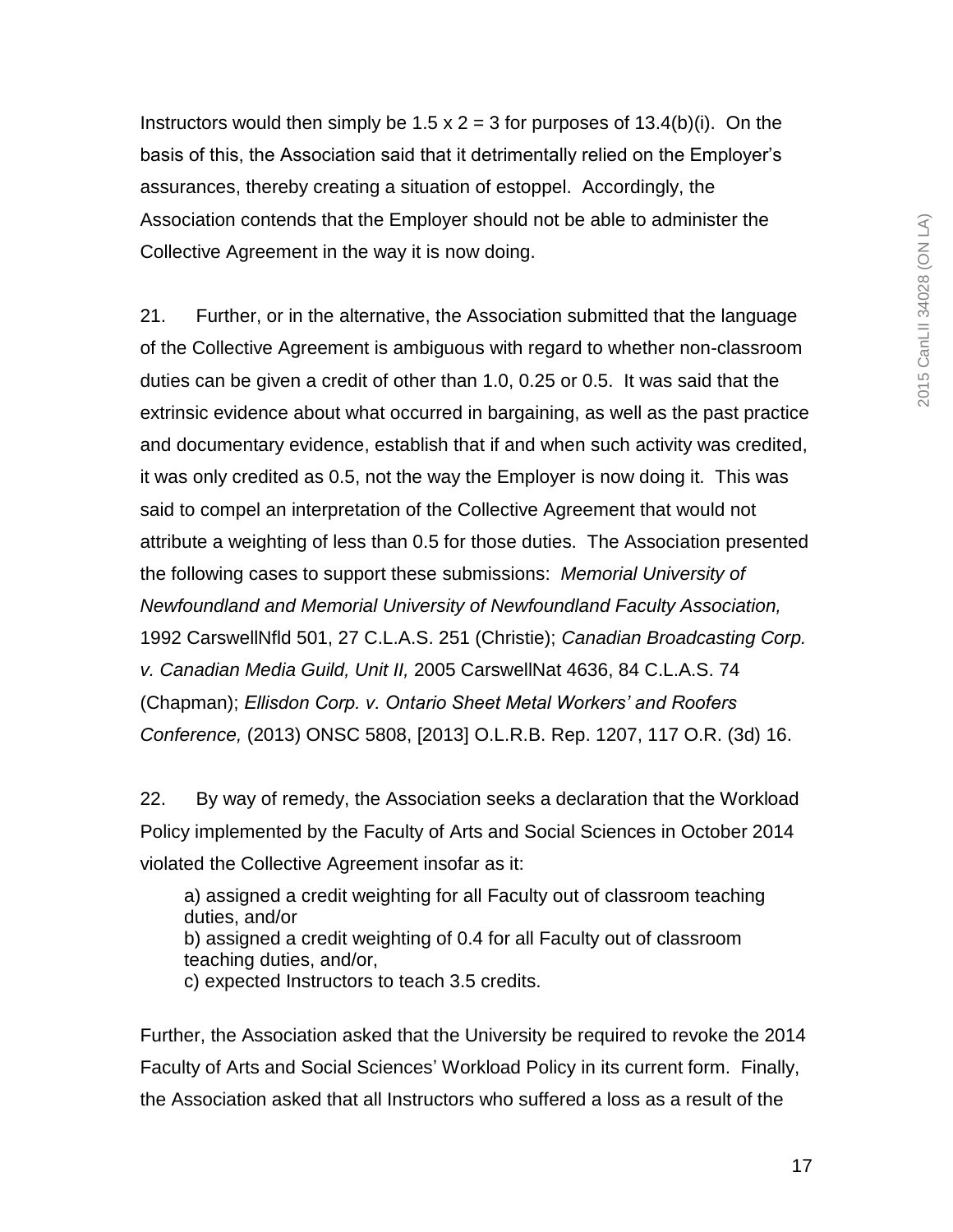Employer"s actions be "made whole," but to remit this last issue back to the parties and remain seized should the parties require further assistance.

#### *The Submissions of the Employer*

23. The University asserted that the parties embarked on the mutual aim of achieving workload equity during their 2014 collective bargaining based upon their longstanding and mutual understanding of the meaning of "teaching workload" for Faculty and Instructors in Articles 13.2(a) and 13.4. It was stressed that the parties have always understood that Article 13.4(b)(i) creates a mathematical formula of 1.5 x the "normal full teaching load of faculty employees in the same unit." That language has remained unchanged in the last five rounds of bargaining. The Employer stressed that the evidence disclosed that there was no discussion at the bargaining table about how the new cap of "less than 2.5" would impact on the calculation for Instructors. In contrast, the Employer emphasized that the evidence revealed that the parties did discuss the concept of crediting non-class teaching duties in terms of the University"s stated concern that a Faculty member with 2.0 course credits might refuse other non-classroom duties if the cap were left at 2.0. Therefore, it was said that the Association should not have assumed that those other duties would not be included in the calculation of the Instructors" workload. Addressing the discussion that took place when the Association asked if the University intended to "monkey" with the credits by assigning a course credit with a numeric other than 1.0 or 0.5, it was stressed that the Employer answered accurately when it said that it had no such intention. However, it was also stressed that this discussion related to the course unit credits, not the "other" teaching duties that are the crux of the issue in this case.

24. Therefore, the Employer submitted that the evidence fails to establish the kind of clear representation that is required to found an estoppel. It was said that the Instructors in the Faculty of Arts and Social Sciences should not have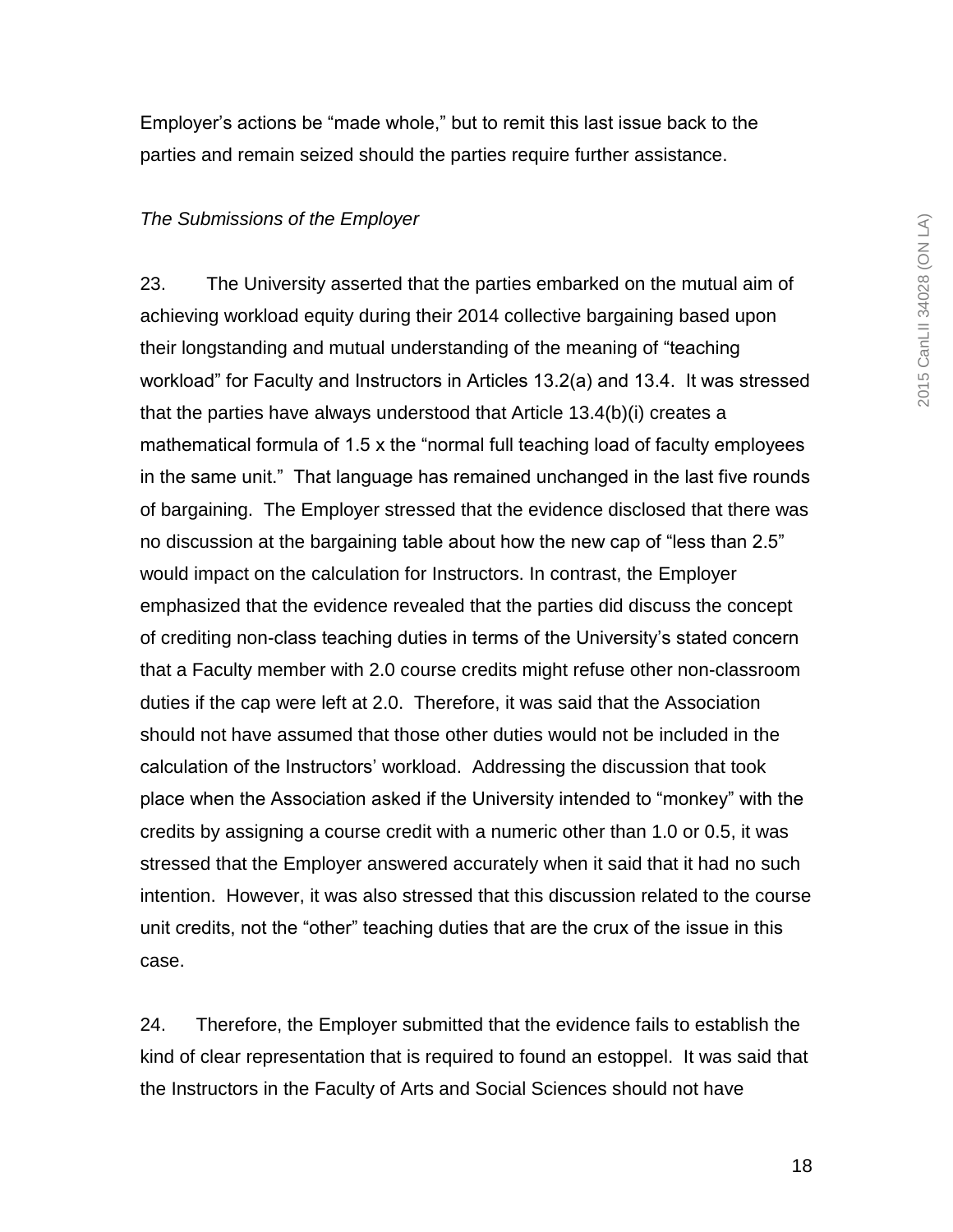expected to have their workloads reduced because that Faculty had already achieved the capped faculty teaching workload of the equivalent of two full courses or class credits, plus "other" teaching duties. Further, it was stressed that the Association"s evidence acknowledged that the normal teaching load in the Faculty of Arts and Social Sciences included 2.0 course credits and 0.5 nonclassroom duties, totally 2.5 credits. Therefore, it was said that the Employer is operating consistently with its past practice of crediting non-classroom duties in the Faculty of Arts and Social Sciences and creating equity by attributing 0.4 credits across the campus for this work. It was suggested that the parties engaged in bargaining that resulted in them agreeing upon language that achieved their shared goal of workload equity, but that the two bargaining teams had different understandings or perceptions about its application or implications. Therefore, it was submitted that the evidence of bargaining history does not support the Association's claim of estoppel, nor does it reveal and/or resolve any ambiguity. Reliance was placed on Brown and Beatty"s Canadian Labour Arbitration, Chap. 2:2211; *Grand Erie District School Board v. OSSTF, Local 23,*  [2008] O.L.A.A. No. 44 (Knopf); and *DHL Express (Canada) Ltd. and C.A.W. Canada, Locs. 4215,144 &4278,* (2004) 124 L.A.C. (4th) 271 (Hamilton).

25. Putting aside the extrinsic evidence, the Employer argued that there has been no violation of the Collective Agreement. It was stressed that Article 13.4(b)(i) mandates that Instructors shall not teach more than 3.5 credits or the equivalent of 1.5 times the "normal full teaching load of faculty employees in the same unit", whichever is less. The Employer pointed out that the reduction to 3.5 from 4 "credits" in this round of bargaining did not alter how the Instructors' full teaching load is to be calculated. It simply reduced the limit. Therefore, it was submitted that if an Instructor is assigned 1.5 x the former Faculty of Arts and Social Sciences normal full teaching load of 2.5 (or the new 2.4), and thereby ends up with an assignment of 3.5 credits, there is no violation of Article 13.4(b)(i). While the Employer acknowledged that Instructors may have been expecting a reduction in workload as a result of these negotiations, it was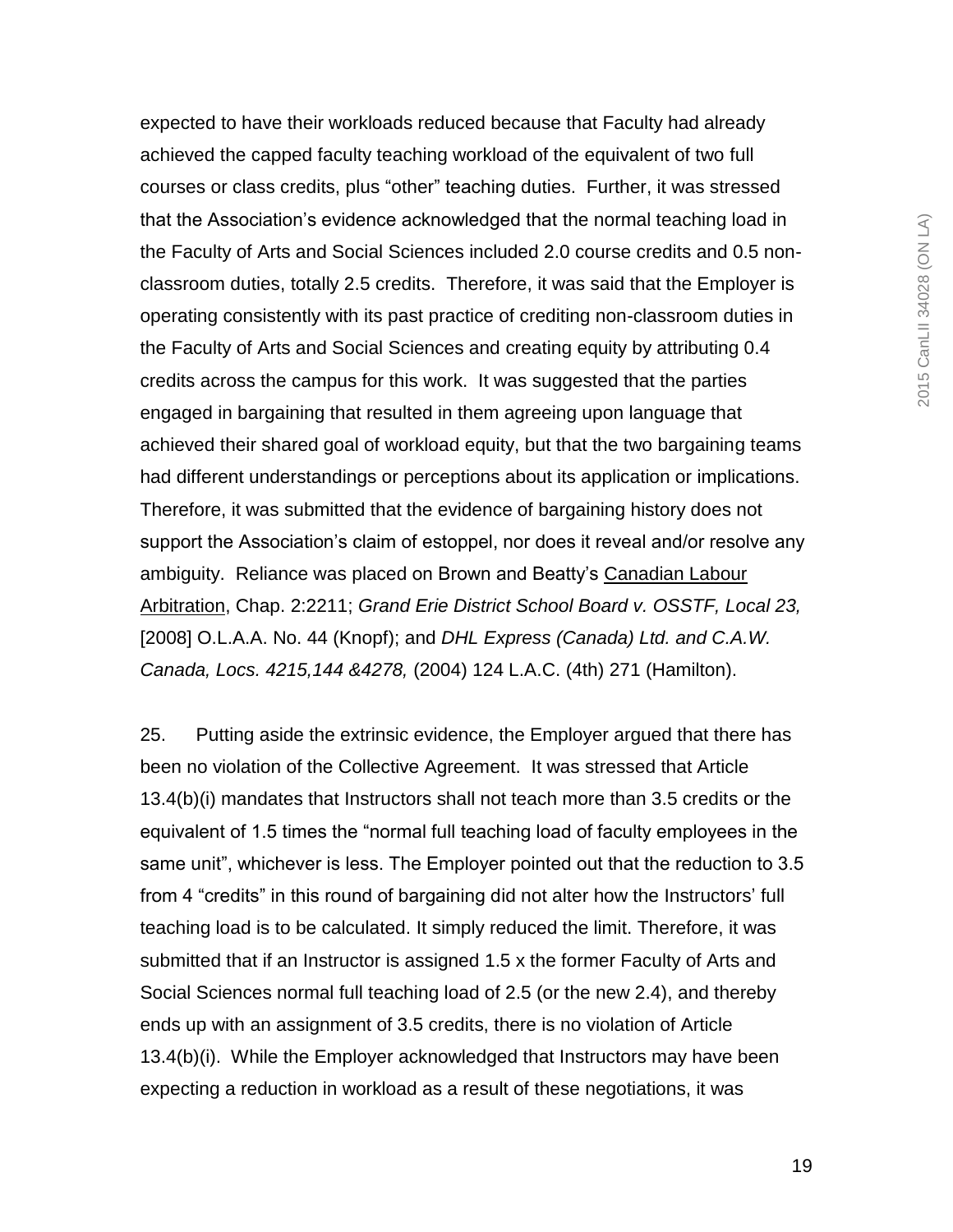submitted that because the Faculty of Arts and Social Sciences was effectively already in compliance with the goal of having Faculty assigned a teaching workload of less than 2.5, the expectation of a reduction was unwarranted.

## *The Association's Reply Submissions*

26. The Association argued that the "fatal flaw" in the Employer"s argument is that it failed to explain how or why non-classroom teaching duties are now being assigned a value of 0.4. It was submitted that this valuation is contrary to the past practice for the Faculty of Arts and Social Sciences and that it is the past practice that defines the normal workload for each faculty. Further, in response to the Employer"s contention that the discussion during direct bargaining regarding "monkeying around" with course credits was about in-class teaching only, the Association stressed that there were discussions about both classroom and non-classroom teaching, without either party drawing any distinctions. It was pointed out that when the Employer assured the Union that it would not change the way it had been attributing in-class credits, it did not reveal that it would change the way it would credit non-classroom duties and thereby failed to meet the duty of disclosure to the Association.

27. The Association also stressed that while the parties shared the goal of creating equitable workloads across campus, this can only be achieved if Instructors are accorded credit for their in-class and non-classroom teaching factors, in accordance with Article 13.4(a)(vi).

## The Decision

To a large degree, the Association"s grievance is based on what happened during collective bargaining and its contention that the Employer made representations that are inconsistent with the way it is now applying the new language in the Collective Agreement. This is the basis of the Association's estoppel argument. Therefore, it is helpful to begin by making reference to the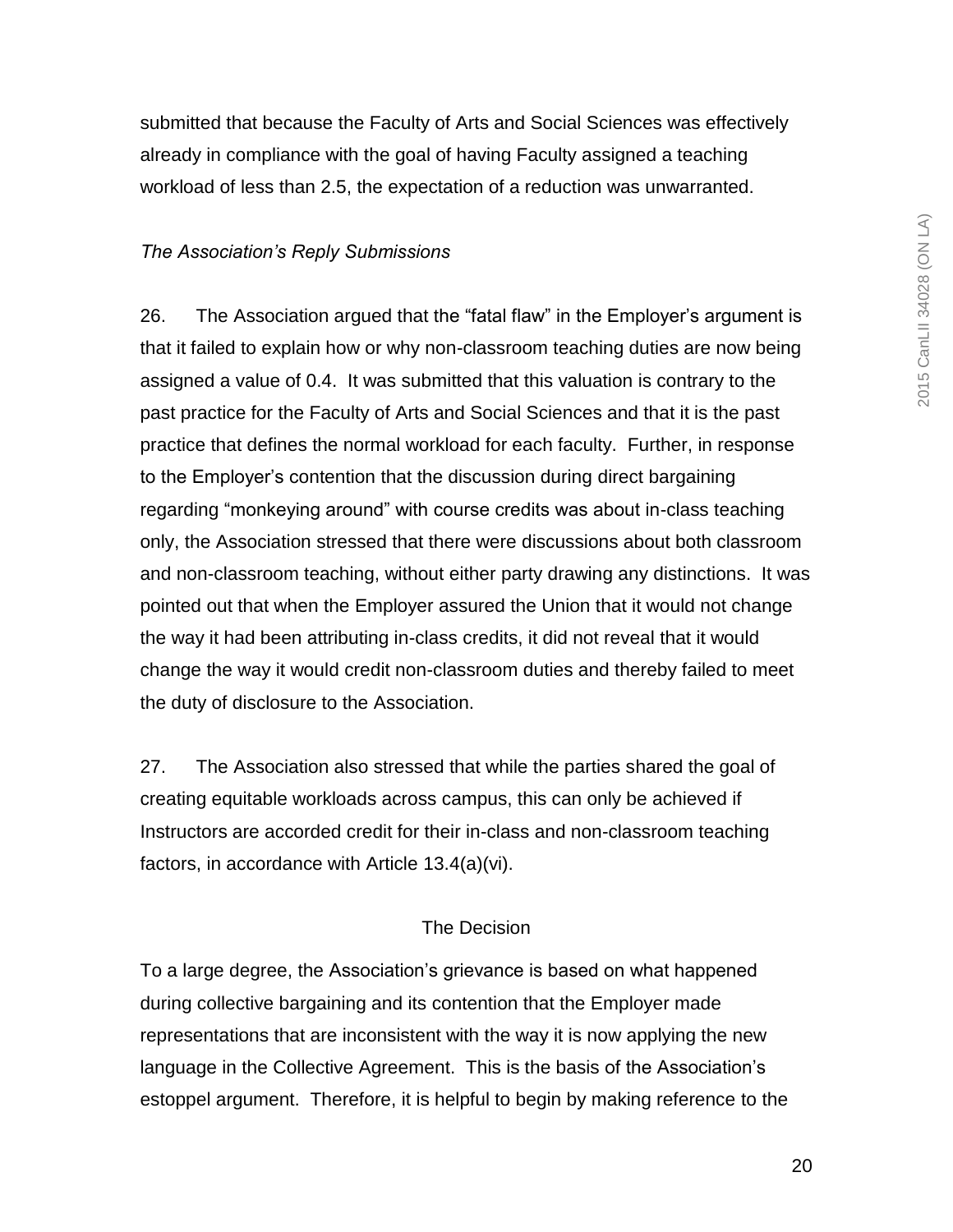jurisprudence that deals with estoppel. The principles are well established. To begin, one party to a contract makes a clear representation, by words or conduct, concerning the interpretation or application of the contract and the other party relies upon the representation by doing something, or foregoing the opportunity to do something. If, as a consequence, that party would have acted otherwise but for the representation and its reliance was detrimental because the situation cannot be restored to what it was when the representation was made, the elements of estoppel have been established. For example, if representations are made during bargaining about the meaning to be applied to language and that is the basis that the other party relies upon when agreeing to that language, those representations can form the basis for an estoppel. However, since another principle of labour arbitration is that the wording of the Collective Agreement should be the complete code that governs the parties' relationship and because negotiations are often fraught with miscommunications and misunderstandings, arbitrators require "clear and cogent" evidence to prevent reliance on the language of a contract; see *Memorial University, supra,* at paras. 52-67, and the following quotation contained therein from Arbitrator Adams in *Sudbury District Roman Catholic School Separate School Board* (1985), 15 L.A.C. (3d) 284, at pp. 286-87:

…… evidence establishing an estoppel in the form of a representation made during negotiations and inconsistent with the clear working of a collective agreement must be in the form of clear and cogent evidence. Labour relations statutes in all Canadian jurisdictions require that a collective agreement be in writing and it is simply too easy for parties in difficult negotiations, on the conclusion of the collective agreement, to allege that representations were made contrary to the document signed. Much is said in collective bargaining negotiations and because of the nature of that process, parties tend to hear what they wish to hear. Tactics and strategy underlie the communications between the parties as they attempt to persuade and cajole each other into agreement. But it is well understood that on the conclusion of a collective agreement, the parties" rights are to be found in the agreement and not in the *rationale*  and arguments made during the negotiations preceding the document"s execution.……

..... collective bargaining negotiations are conducted under considerable pressure and often, . . . agreements are arrived at under physically trying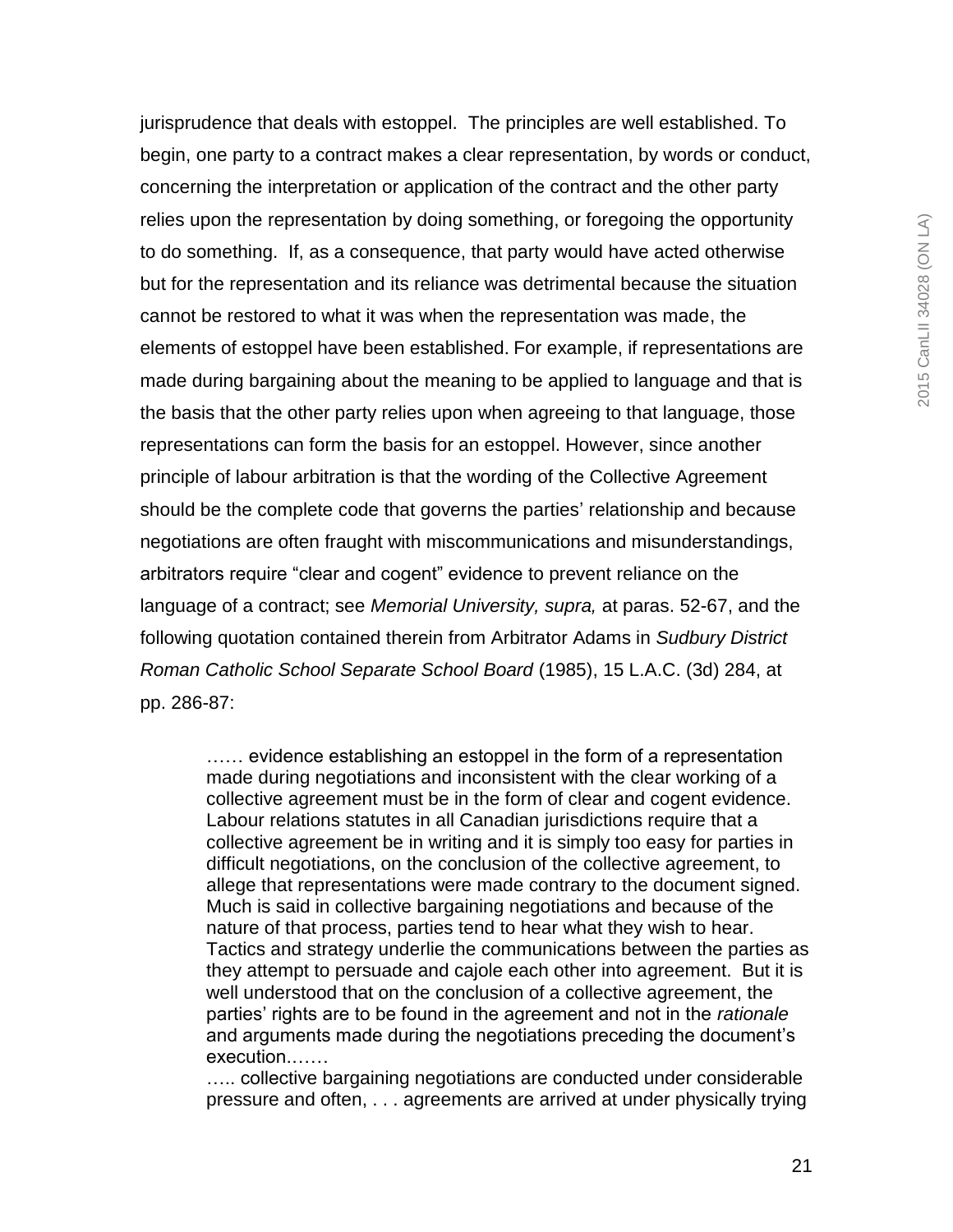circumstances. In collective bargaining negotiations much is said and much can be misunderstood or misinterpreted. But what should be clear to parties involved in the process is that the language they have achieved in their agreements is the language on which they must generally rely.

However, where there is clear and cogent evidence that a promise was made in order to induce a party into foregoing a right or accepting certain language, that may form the basis of estoppel if all the other elements of the concept are established. Further, since the purpose of the application of the doctrine of estoppel is fairness, arbitrators who are conversant with the dynamics of bargaining have also said that when one party seeks clarification of the other party"s proposal, it is incumbent on the party being asked for clarification to disclose its intentions or intended meaning; see *C.B.C. v. Media Guild, supra,* at paras. 64-65.

28. Applying these principles to the case at hand, we have undisputed evidence that the parties came together in negotiations on July 27, 2014, for the Association "to gain assurances" or clarification about what the Employer intended with its insistence on the language "a teaching workload of less than 2.5 credits." It is also clear from the evidence that the Association was distrustful, fearing that the Employer might "monkey with" the way course credits would be valued and asked specifically about this. The Employer replied that it had no intention of altering the value of course credits. The evidence also shows that there have been no changes from the past practice of crediting classroom teaching at either 1.0, 0.5 or 0.25, depending on whether the course is a fullyear, one semester, half-semester or co-taught. The Association did not ask about how non-classroom credits would be valued. However, the subject did come up in a different context when the parties were discussing why the University would not agree to a hard cap of 2.0. In that part of their exchange, the Employer pointed out that it would not accept language that would allow a Faculty member to refuse non-classroom responsibilities on the basis that s/he had already been assigned 2.0 credits. Therefore, the Employer made it clear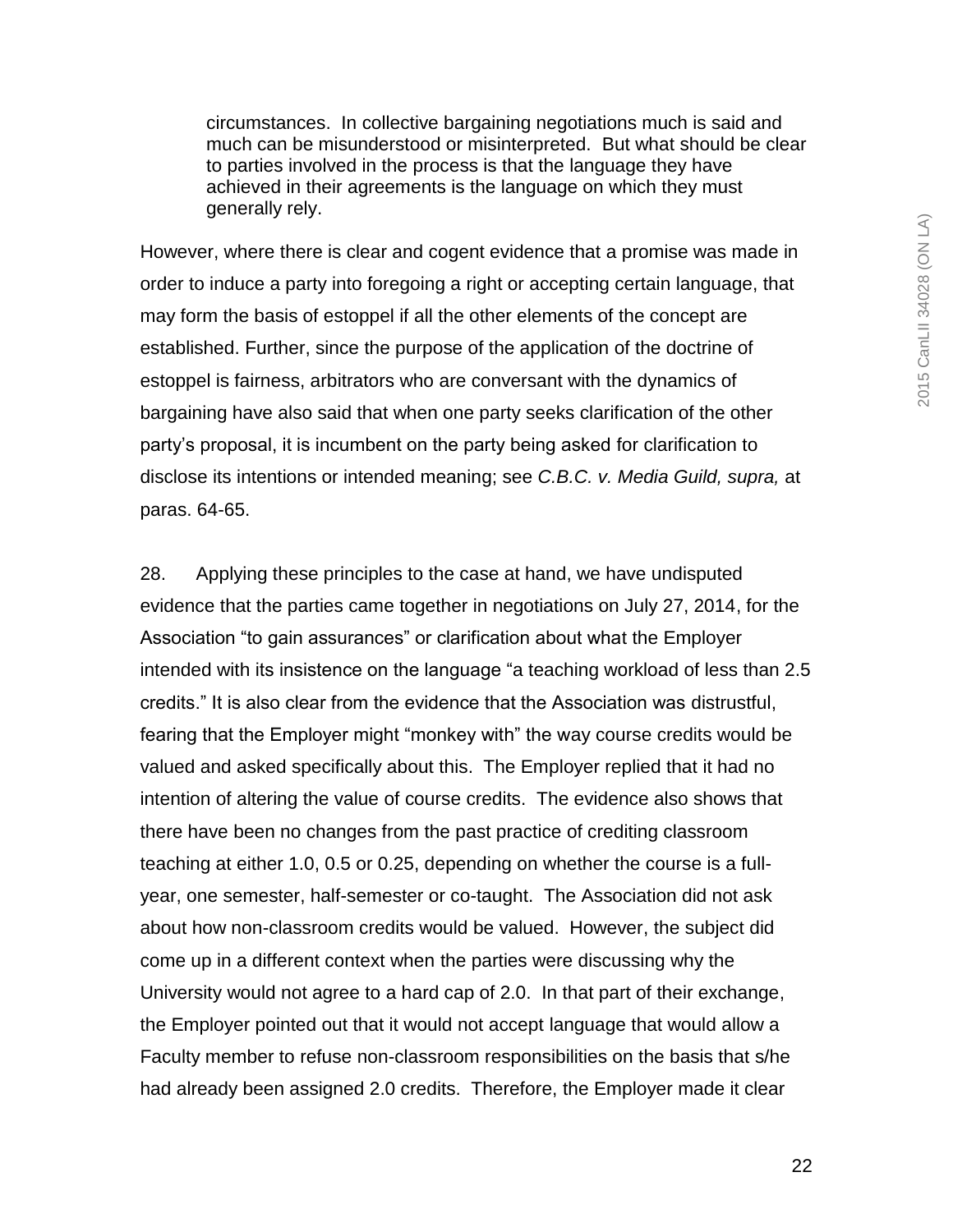that it expected Faculty members to accept assignments of 2.0 classroom credits plus the other teaching duties. Further, there had to be allowances for coteaching and half-semester courses. That was why the University was insisting on the "less than 2.5" cap.

29. In hindsight it is very easy to say that it would have been preferable for the parties to have actually discussed how non-classroom duties would be credited for purposes of Faculty members' workload in Article 13.2(a) and the implications this would have on Instructors" workload in Article 13.4(b)(i). However, these negotiations were conducted by highly intelligent people who were very familiar with the language of those articles. They knew the meaning and difference between the terms "normal workload" and "teaching workload", and that there were different practices within different Departments. Those terms were never in dispute. While there was no consistent practice across campus, it was known that teaching workload had always factored in the classroom and the nonclassroom duties in 13.2(f) in the Faculty of Arts and Social Sciences and in some other Departments. Further, the figure used in Article 13.4(b)(i) for purposes of determining the Instructors" workload equation had always included the "other" teaching duties in the number used for the Faculty members" normal full teaching load. Therefore, it cannot be concluded that the Employer said anything that implied that the non-classroom teaching would not form part of what the Employer would factor into a Faculty member's teaching workload for purposes of calculating the Instructors" teaching load. To the contrary, the Employer made it clear to the Association that while there was no intention of assigning more than 2.0 teaching credit courses, the University did not want Faculty members to refuse "other non-assigned teaching duties" on the basis this would bring them above the "less than 2.5" credits. The undisputed evidence is that the Employer plainly signaled that it expected Faculty members to be assigned 2.0 course equivalents plus the other out of classroom teaching duties, even with the new cap of "less than 2.5". That is why the University would not agree to the cap of 2 credits. It therefore follows that the Employer signaled the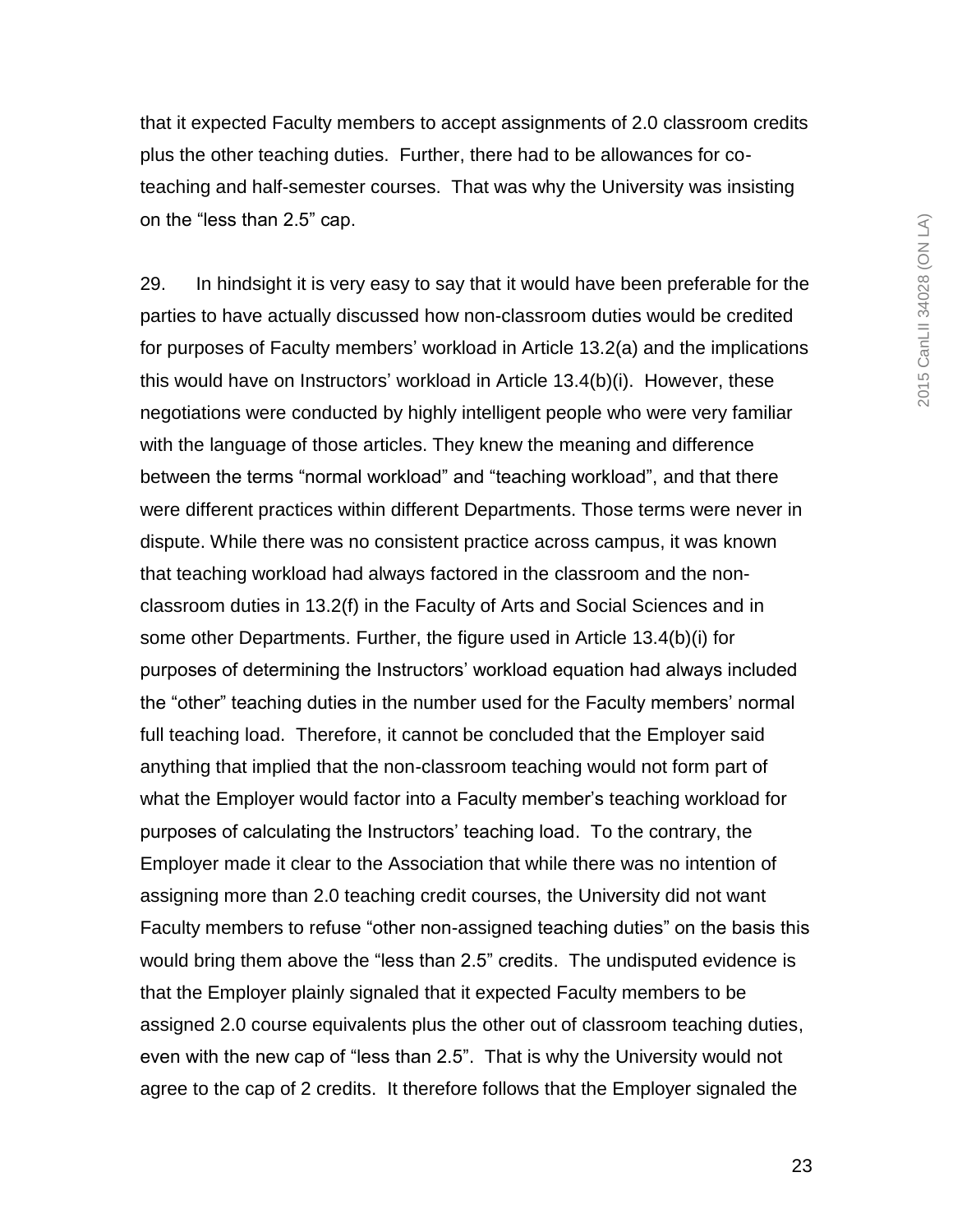intention of factoring the non-classroom components of teaching into the teaching workload calculation. Further, since that was already the practice in the Faculty of Arts and Social Sciences, it cannot be said that it was incumbent on the Employer to spell this out to the Association during bargaining. The parties knew that the other non-classroom duties had always been a factor in the calculation of the many Faculty members" teaching workloads and that this was the longstanding practice, particularly in the Faculty of Arts and Social Sciences. Accordingly, given this context, it cannot be concluded that there was an obligation on the Employer to point out that it would continue to factor Faculty non-classroom duties into the formula used to calculate Instructors" teaching load. On the flip side, there is no evidence to suggest that the Employer realized or could have anticipated from the face-to-face meeting that the Association was assuming that "less than 2.5" meant that no Faculty member would be assigned a workload of no more than two credits, inclusive of in-class and other duties. If that assumption had been made apparent, there might have been an opportunity to correct it, and a failure to do so might have established an estoppel. However, since that assumption did not come to light until much later, it was not addressed before the parties agreed on the language that we now find in their Collective Agreement.

30. The question then becomes whether the Employer made any representation, by words or silence, that would estop it from attributing a value of 0.4 to the "less formally scheduled teaching" or non-classroom activities. The evidence established that where those duties are credited, such as in the Faculty of Arts and Social Sciences, it has had a value of 0.5 in the past. The University did not say that it would now value this at 0.4 during bargaining or that there would be a change in the Faculty of Arts and Social Sciences. That is unfortunate given the problems and disappointed expectations that followed. The concept of 0.4 credit came as a complete surprise to the Association. However, it cannot be said that there was a positive obligation for the Employer to disclose the new value for non-classroom teaching, whether it was planned or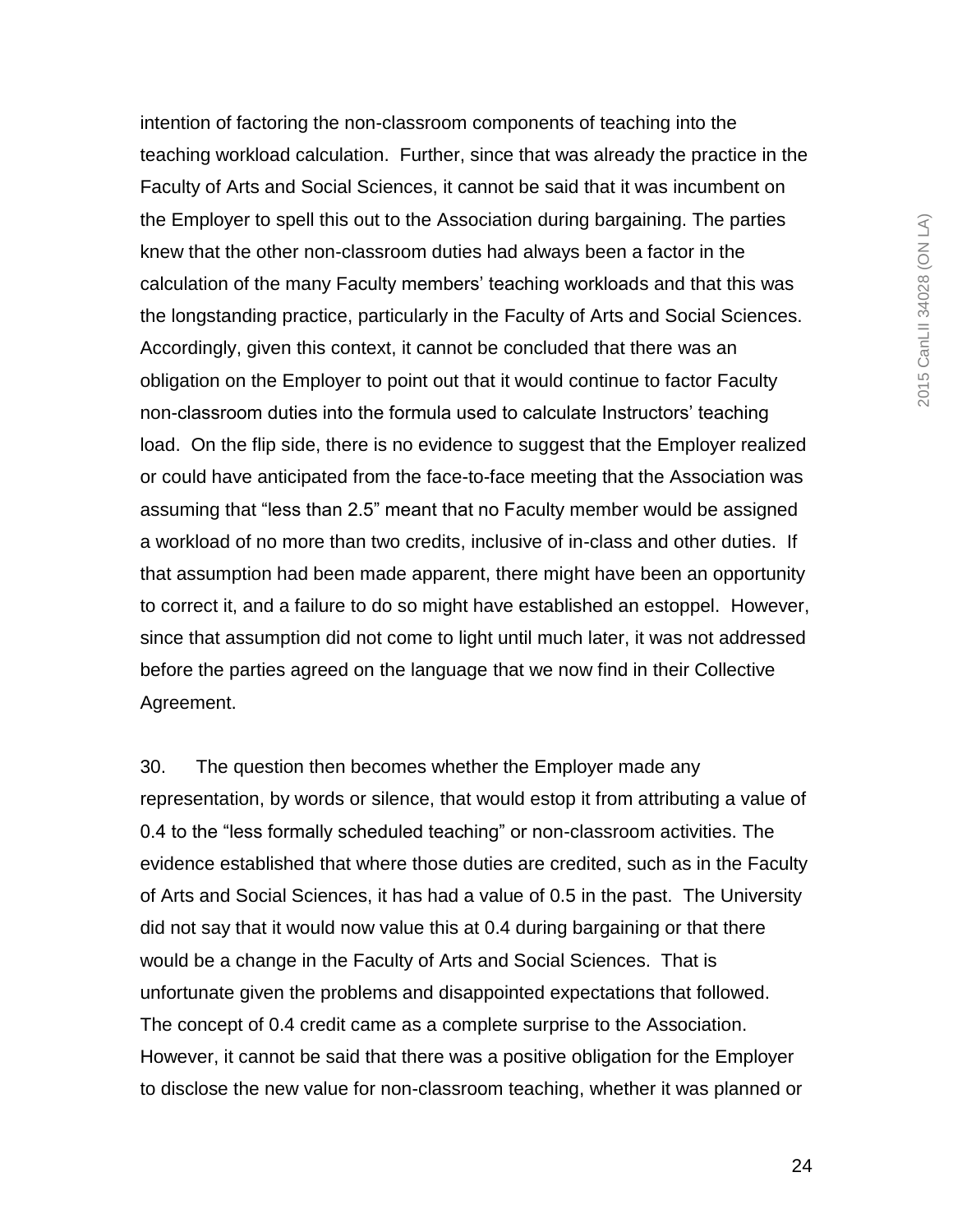not. The case law does mandate that the "duty to disclose" comes into play in order to prevent a misrepresentation of the material facts from occurring, or when a party is aware that the other party has a different apprehension of the situation; see *Vancouver Police Board and Vancouver Police Union,* as cited in *DLR Express (Canada) Ltd. and C.A.W.<sup>2</sup> , supra,* at para. 100. In the case at hand, as the evidence made clear, the University was not aware that the Association assumed "less than 2.5" meant "2". Further, the Employer was clear that its insistence on its proposed language included the expectation that Faculty members would perform 2.0 assigned classroom duties plus non-class duties, for a total "teaching load of less than 2.5 credits." The only way to achieve that would be to attribute less than 0.5 to the non-classroom duties for that Faculty. While the Association accepted that language, it did not realize the implications of the mathematics. However, the mathematics dictates that result. The only way the Faculty of Arts and Social Sciences could assign 2.0 course credits and credit the "other" teaching duties to achieve a total of less than 2.5 credits would be to attribute something less than 0.5 to the non-classroom duties. The Association did not realize this at the time. However, with the benefit of hindsight, no other reasonable result could be projected.

31. Looked at from another perspective, if the Association"s suggestion of only ever attributing 0.5 to non-classroom duties is accepted, it would mean that a Faculty member could only be assigned 2.0 in-classroom course credits and could refuse the "other" duties or insist on a course load of only 1.5 credits plus 0.5 other duties under the new language of "less than 2.5 credits". However, both those scenarios were specifically discussed at the joint bargaining session and were soundly rejected by the Employer. Therefore, the only way to factor the non-classroom "other" duties into the assigned teaching load in a Faculty where this was the practice was to give them a value of less than 0.5 to keep the expected faculty assigned teaching load at "less than 2.5 credits." In practical terms, that essentially left the Faculty of Arts and Science Instructors with the

 2 (1987), 32 L.A.C. (3d) 214 at p.231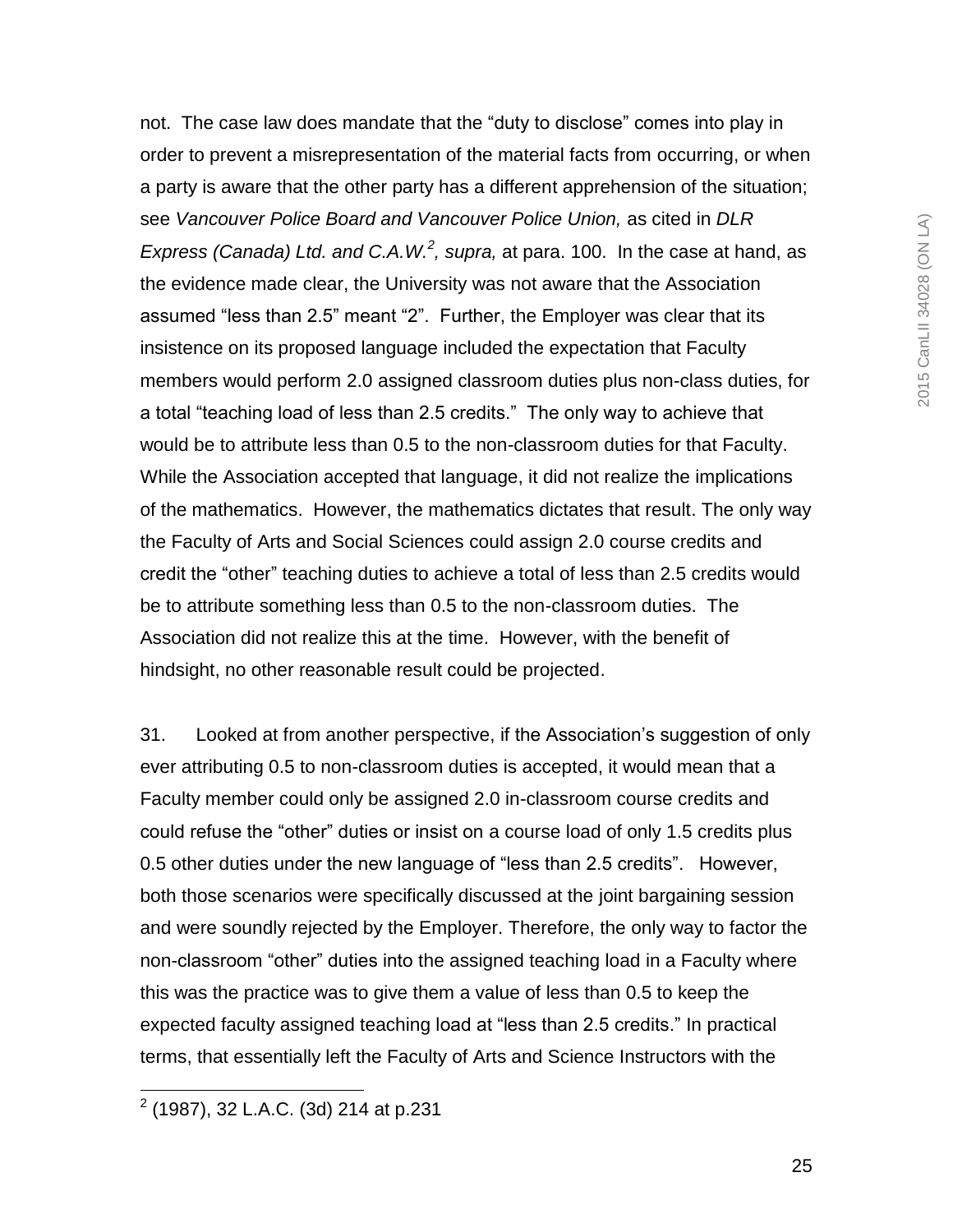same workload that had been in place before the Association achieved the cap of less than 2.5 for Faculty members. There had been an expectation of a reduced workload for Instructors because of the reduction of number of "teaching credits" in Article 13.4(b) from 4 to 3.5. However, the parties did not discuss the resulting application of the "less than 2.5" language on Instructors. Nor did the Association apply the "less than 2.5" factor to the formula in Article 13.4(b)(1). If that figure had been applied to Article 13.4(b)(i) to see the impact on Instructors, it would have been seen that  $< 2.5 \times 1.5 = < 3.75$ , which is still greater than the 3 credit cap the Association thought/hoped it had achieved. No fault should be attributed to the Association because it operated on the understandable assumption that since the formula for Instructors' workload had remained unchanged, it would be applied in the same way as it had been in the past. Indeed it did. However, what the Association failed to realize was the necessary implication of the change in language for Faculty members on Instructors" workload. However, on a positive note, the new language resulted in the achievement of the Association"s main goal of attaining equity across the campus.

32. For all these reasons, it cannot be concluded that there is clear and cogent evidence that the Employer made a representation or failed to say anything that would now estop it from attributing a weight of 0.4 to the nonclassroom teaching duties in the Faculty of Arts and Sciences. This situation is very different from the set of facts in *C.B.C. and Canadian Media Guild, supra,* where it was found that the Guild could not "reasonably have anticipated" what the employer did after the language had been discussed. In the case at hand, this Employer gave the Association sufficient indication of its intentions, and the attribution of less than 0.5 credits for non-classroom teaching was the reasonable, if not the only logical, result of what had been discussed.

33. This takes us to the Association"s argument that the extrinsic evidence should be relied upon to interpret and resolve what was said to be the ambiguous language in the Collective Agreement. The first question that an arbitrator should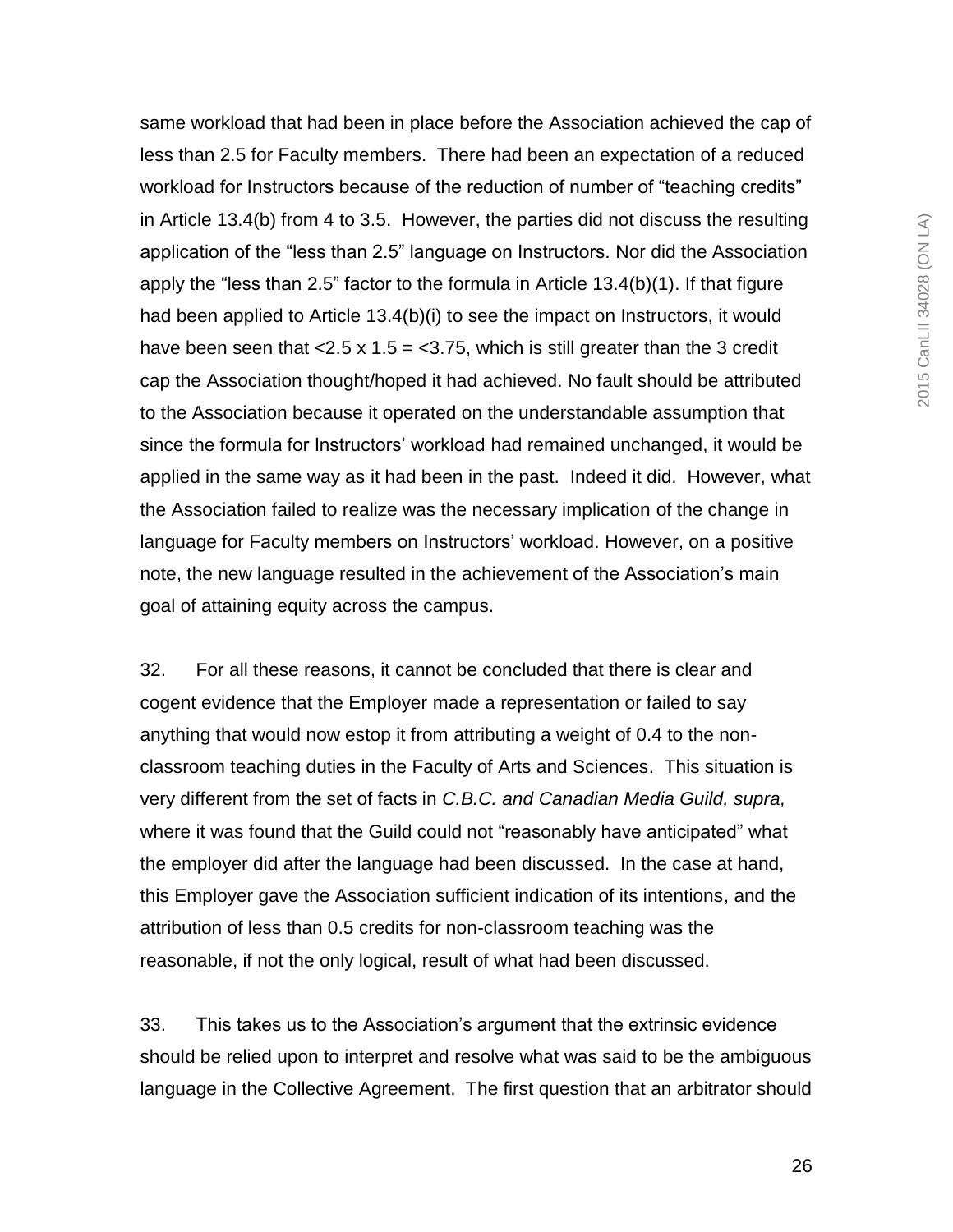technically ask is whether an ambiguity exists. However, we can "cut to the chase" without answering that question since the extrinsic evidence is of no help in revealing or resolving any ambiguity that might have been said to exist. This is because the purpose of extrinsic evidence is to "shed light on the situation so that the mutual intentions of the parties can be exposed or revealed"; see *Grand Erie District School Board and OS.S.T.F, supra,* at para. 19. However, the evidence in this case does not reveal any shared intention or understanding that benefits the Association"s case. As set out above, it has long been recognized that caution must be exercised in relying on negotiating history to resolve an alleged ambiguity. This is because of the complex dynamics of bargaining, the "trade-offs" that take place and the fact that not all eventualities can ever be anticipated. Therefore, when negotiating history is being relied upon to interpret contractual language, arbitrators demand that the evidence establish that the parties were of a "single mind" with regard to the meaning and application of the language in dispute; see *DLR Express (Canada) Ltd. and C.A.W., supra,* at para. 97. However, the evidence in this case fails to support a conclusion that the parties achieved a mutual understanding with regard to the meaning or application of the changes to the workload language. To the contrary, as the evidence clearly demonstrated, each side left the bargaining table with completely different expectations and understandings. This was made abundantly clear from the evidence of the witnesses and the events and correspondence leading up to and after ratification of the Collective Agreement. The evidence demonstrated that the parties had not addressed how the new cap would be phased in and that the Employer disagreed with the Association telling the members of the bargaining unit that Instructors' workloads would be reduced to three credits. Attempts to resolve those differences yielded an agreement about phasing in, but left unresolved their different understandings about the application of the new language on Instructors. Therefore, as is too often the case with extrinsic evidence, it has revealed that there was an unfortunate lack of mutual understanding. Therefore, the evidence of negotiation history is of no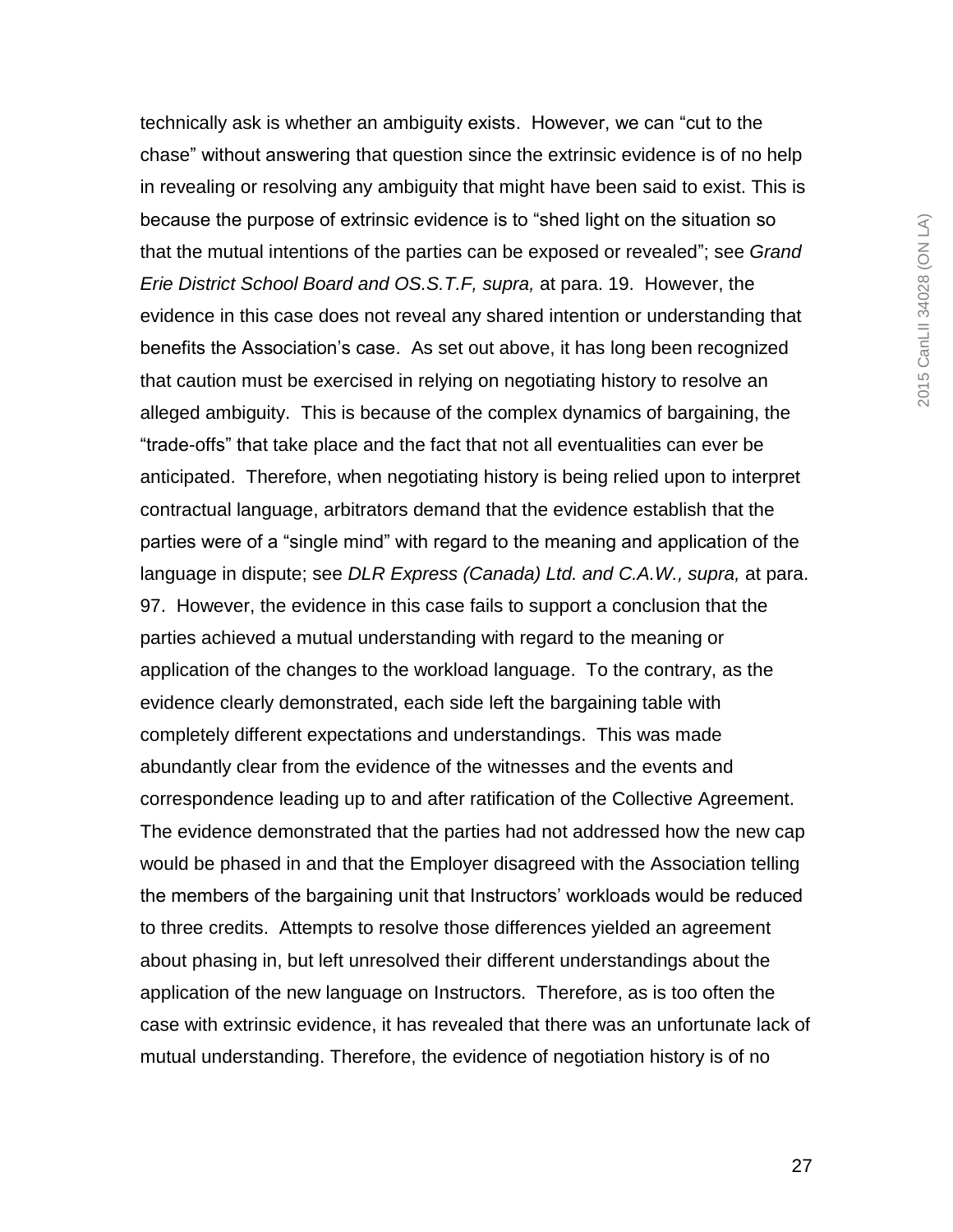assistance to the Association in resolving the meaning of the language in its favour.

34. Further, the fundamental problem with the Association"s case is that it is asking that the new cap of "less than 2.5 credits" in Article 13.2 be interpreted as meaning 2 credits. That interpretation essentially reads out the words "less than 2.5" and the concept of 3.5 credits being assigned to Instructors. "Less than 2.5" is a far different concept than 2. The Employer made this clear to the Association"s bargaining team when Dr. Butler said that the University would not accept a cap of 2 because that would effectively allow a Faculty member to limit his/her course load to1.5 credits in order to take into account non-classroom duties. The Association understood and accepted that. Further, the Association was prepared to accept the figure of 3.5 in Article 13.4(b)(i) to allow for averaging so that Instructors could teach seven half-courses (3.5 credits) in one year and five half-courses (2.5 credits) in the next, yielding an average of 6 credits over two years. That is inconsistent with the notion that Instructors would never teach more than 3 credits. Accordingly, if there was any shared intention revealed by the evidence, it must be said that the language cannot be interpreted to mean that teaching load does not include non-classroom duties or that the parties had agreed that Instructors' teaching loads would be capped at 3 credits.

35. As a result, we are left with the language of the Collective Agreement itself. It must be analyzed to see if the Employer"s interpretation of the new language complies with its terms. To understand the workload provisions, it is helpful to parse them out as follows:

#### Faculty:

- "normal workload" includes teaching, research/scholarly/creative activities, and service to the University; Article 13.1

- "normal workload" is defined for each Faculty by past practice; Article 13.2(a)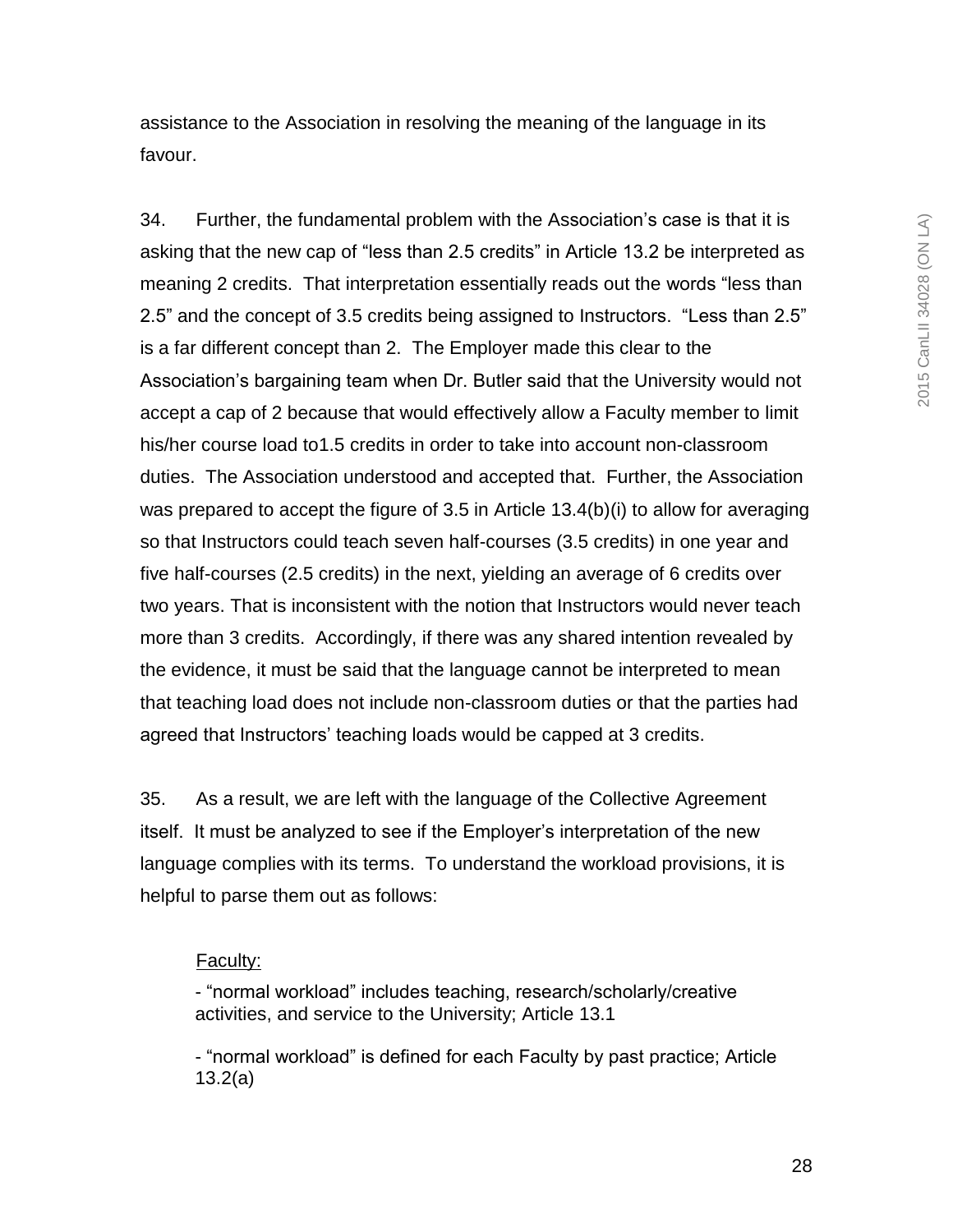- "the Dean assign teaching duties . . . consistent with the normal teaching load of the faculty and department in question"; Article 13.2(b)

- "normal teaching load" within a Faculty is defined by past practice in relation to the number of full-course equivalents per faculty member; Article 13.2(a)

- factors affecting the "teaching workload" include, but are not limited to, the items listed in Article 13.2(f)

- "teaching duties" include, but are not limited to, advising students and perspective students, and conducting scheduled classes; Article 13.2(b)

- a faculty member will be assigned a "teaching workload of less than 2.5 credits"; Article 13.2(a)

#### **Instructors**

- "general workload" includes teaching responsibilities, professional development, assigned administrative tasks and the duties in the assigned job description; Article 13.4

- the provisions of Article 13.2(f) apply to Instructors; Article 13.4(vi)

- Instructor employees shall not teach
	- more than 3.5 credits
		- **OR**
	- 1.5 x the "normal full teaching load of faculty employees in the same unit"

 whichever is less, averaged over each consecutive 24-month period  **AND**

shall not teach

• more than 1 half-credit course in excess of 1.5 x "the normal faculty employees' teaching workload" in any academic year; Article 13.4(b)

This exercise illustrates that the Collective Agreement use of the term "teaching workload" includes the scheduled classes, as well as the duties listed in 13.2(f), many of which relate to classroom instruction, but others that can be fairly characterized as "less formal teaching" or non-classroom teaching duties. Further, the Deans, Chairs/Directors "assign teaching duties" [13.20(b)] and must give consideration to the factors in 13.2(f) "affecting teaching workload". Teaching duties include scheduled classes and other non-scheduled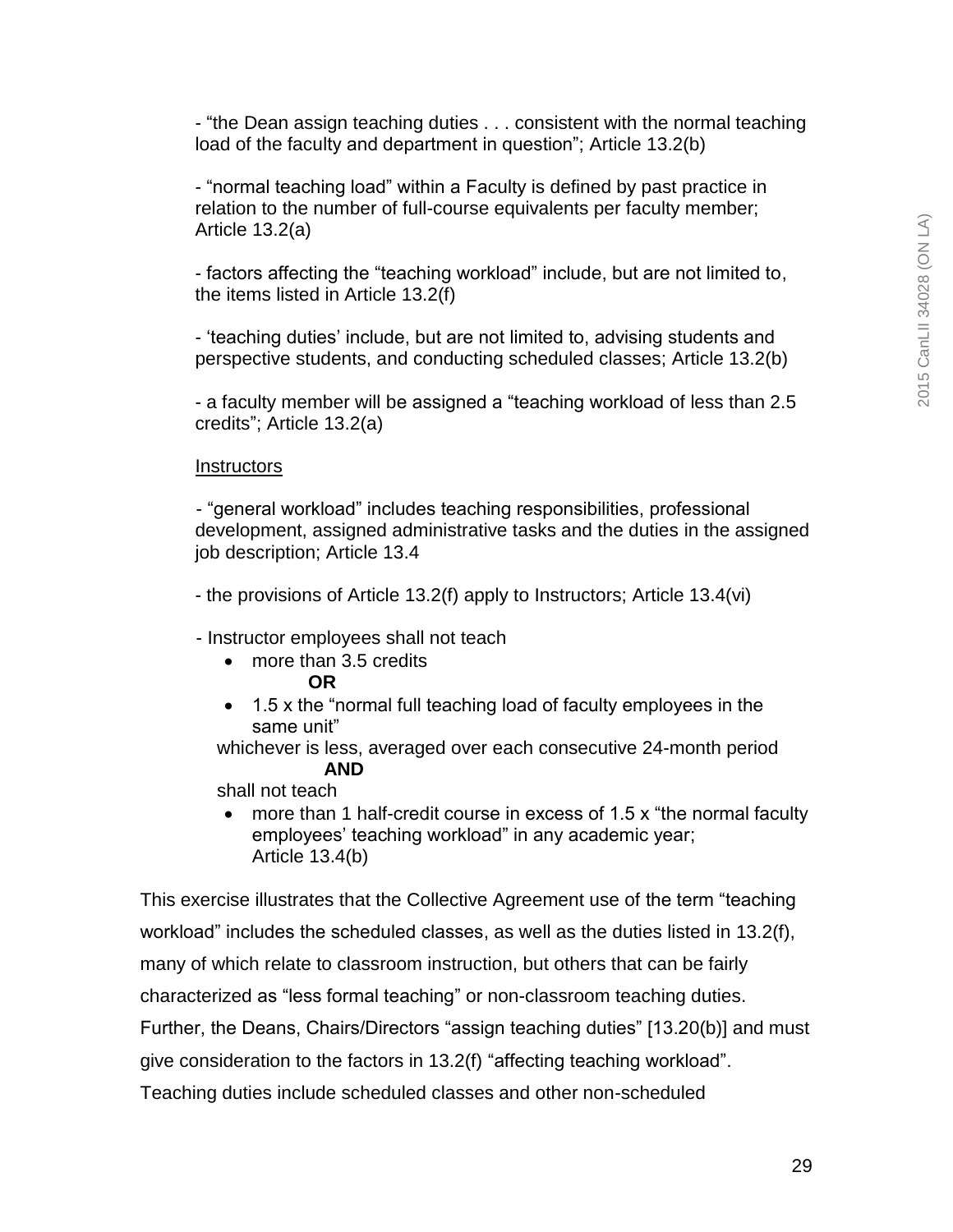responsibilities. Therefore, it must be accepted that in calculating the number that is to be attributed to the "normal full teaching load of faculty employees", both the scheduled classes and non-classroom duties can and should be factored into the final number. That is important for the operation of Article 13.4(b)(i). It means that the "full teaching load" becomes the multiplier used in the equation. Therefore an Instructor cannot be expected to teach more than 3.5 credits, which must mean course credits, or 1.5 times the "full faculty teaching load" for Faculty members in that unit, whichever is lesser. For an Instructor in the Faculty of Arts and Social Sciences, where the normal teaching workload has included a value of 2.0 for scheduled classes and 0.5 for other activities, if the new value of 2.4 is attributed to the "full teaching load," that creates an equation of 2.4  $\times$  1.5 = 3.6. However, there is no evidence of an Instructor being asked to teach more than 3.5 credits. Further, there is nothing in the Collective Agreement that prevents the Employer from attributing a weight of .4 for nonclassroom teaching duties.

36. Before concluding, there is one further aspect of the Association"s case that must be addressed. The Association pointed out that Articles 13.4(a)(vi) and 15.3(xv) indicate that the non-classroom factors in 13.2(f) that affect teaching load for Faculty members should also be taken into consideration in the assignments of teaching workload for Instructors. No evidence was called by either party on this issue, and it received little focus in argument. However, the evidence that was received did indicate that the Faculty of Arts and Social Sciences does not include those non-classroom factors in the calculation of the Instructors" workload, although they may have been taken into consideration for purposes of relief from classroom duties. However, I must also note that Article 13.4(b) dictates how many credits an Instructor can be assigned to teach. In other words the Instructors" workload is capped at the number of credit courses that are assigned. In contrast, the cap in Article 13.1 speaks to Faculty members' "teaching workload", a concept that includes more than credit courses. The evidence before me simply indicates that the Faculty of Arts and Social